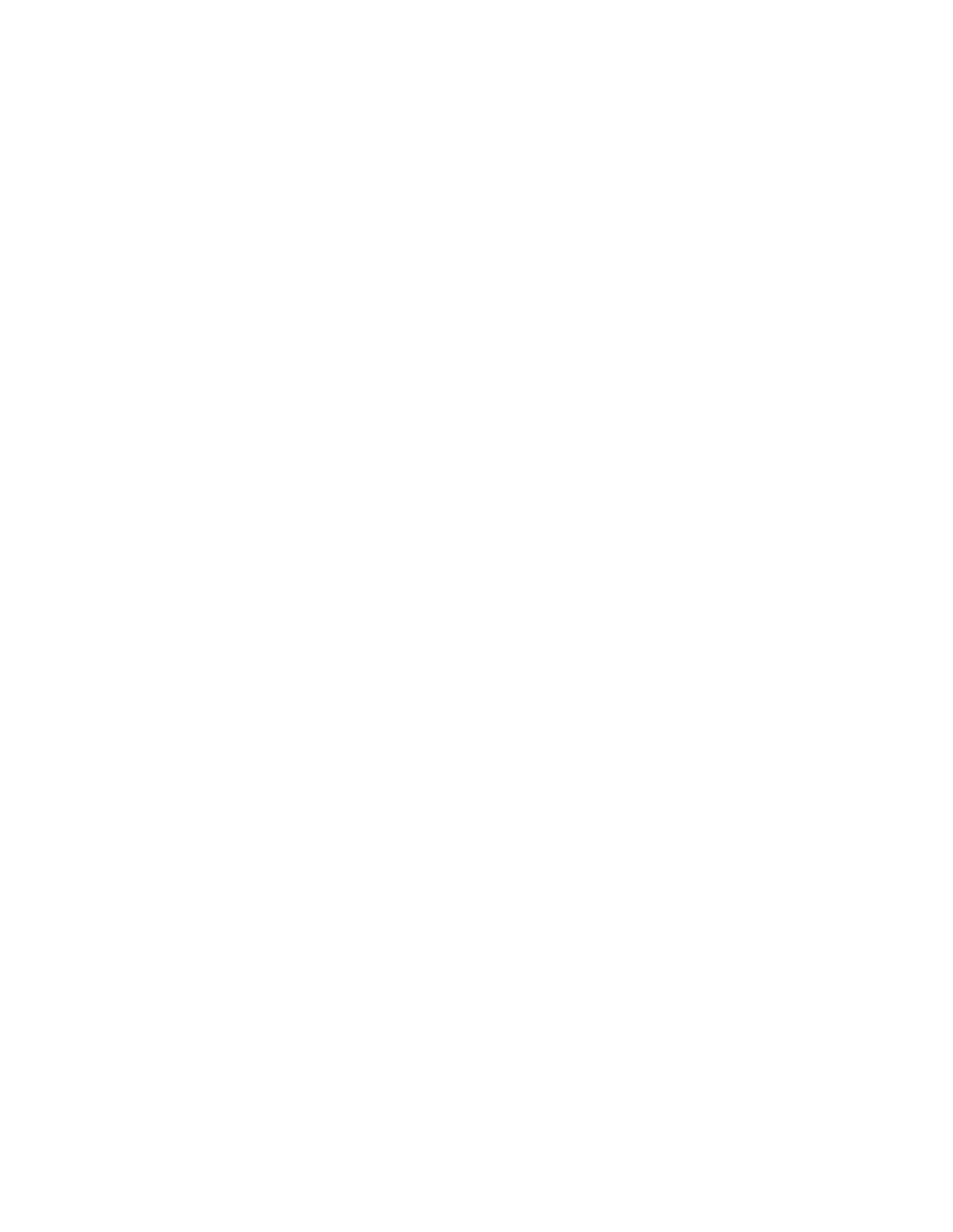# COMMISSION ON GOVERNING HEALTH FUTURES 2030: RESPONSE BY NICK COULDRY (LSE) AND ULISES A. MEJIAS (SUNY OSWEGO)

### **Introduction**

- 1.1 Health is a fundamental dimension of life: a human being's health is the matrix of factors which determine whether her life is sustained. Health data are therefore among the most personally significant data about a person. For that reason, the principle of patient confidentiality has been at the core of medical ethics for more than two millennia. $^1$  But every sector of life today is being transformed by the social process of "datafication": that is, the conversion of the flow of life into data, leading to unprecedented new forms of collecting, storing, processing and exchange data, and the emergence of many new actors with stakes in such data. Health, a sector of great economic and public value, is no exception: corporations and governments around the world are hugely interested in the production of health data. But can datafication in the health sector be managed in ways that respect individual rights and safeguard populations against negative social externalities? That is highly uncertain.
- 1.2 Human beings have not only a right to life, but a right to control over the flow of information about their life. For this reason, the UN Human Rights Commissioner Michele Bachelet has stated that the "digital revolution" (of which datafication "on an industrial scale" is unmistakably part) "is a major global human rights issue".<sup>2</sup> The right to control over personal information flows from Article 22 of the Universal Declaration of Human Rights under which "everyone, as a member of society . . . is entitled to realization . . . of the economic, social and cultural rights indispensable for his dignity and the free development of his personality". The principle of "the free development of [an individual's] personality" is echoed in Article 2.1 of the German constitution, on which German courts have reflected in detail, linking it to a general "right to informational self-determination".<sup>3</sup>
- 1.3 Data about a person's health and the narratives about their state of health, propensity to illness, life expectation, and so on, that can be generated from such data – are highly consequential to that person's life. Each person's right to control the information produced and circulated about their health is therefore a fundamental aspect of her personal integrity. Respect for the sensitivity of health data is a core component of respecting a person as a person. But the right of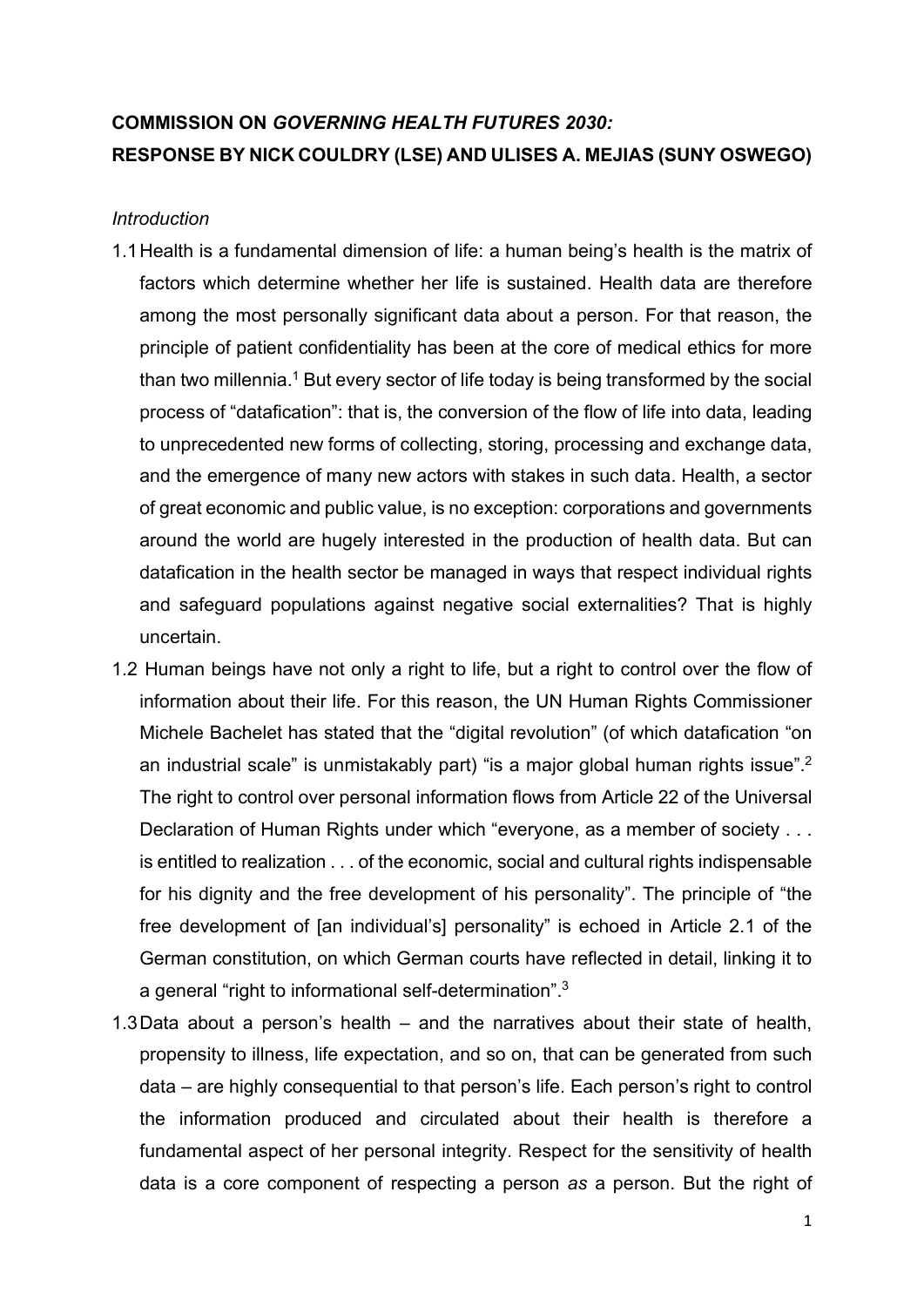individuals to protection of their health data is not currently recognised sufficiently in debates about the production and management of data in the health sector.

- 1.4 Although data rights are generally discussed in terms of the rights of individuals, the uneven group distribution of both health risks and data harms means that there may be specific groups of people who are particularly exposed to harm through lack of protection of their health data: for example, those with chronic health problems, those with a disability, ethnic groups with higher disease exposure, older cohorts and, more generally, those living in societies which have weak negotiating power in relation to the management of health resources and/or the provision of the computing infrastructure necessary for the management of health data. We return to this issue later in the paper when we consider longer-term trends.
- 1.5 Meanwhile the science of health (medicine) requires the production, aggregation and analysis of health data. The more contextually rich such data is, the more scientifically useful it may be. Recent advances in data gathering, data storage, and data processing make possible medical research on a scale and depth and at speeds without historical precedent: new forms of health-related data are also being gathered through various forms of "self-tracking". The potential benefits for medical knowledge are huge, but the potential social risks of datafication in the health sector are also huge. As a result, contemporary societies face a problem: how to calibrate potential scientific benefits from the vast growth in health data with the potential social risks of managing such data without due regard to individuals', families' and communities' rights to personal protection? The fast growth in datafication across every sector of society today, and in every region of the world, makes such calibration particularly difficult both to conceptualize and to implement.
- 1.6 Calibrating the scientific benefits from the flow of health data to its potential social risks is the aspect of Governing Health Futures on which this short paper focuses.

#### **Background**

2.1 The implications for human rights protection of flows of personal data has increasingly been recognised by the world's legal systems. As the opening of the European Union's General Data Protection Regulations (GDPR) puts it, "the protection of natural persons in relation to the processing of personal data is a fundamental right".<sup>4</sup> A similar principle has been adopted in legislatures around the world (including India, Japan, Australia, Canada, the United Kingdom and the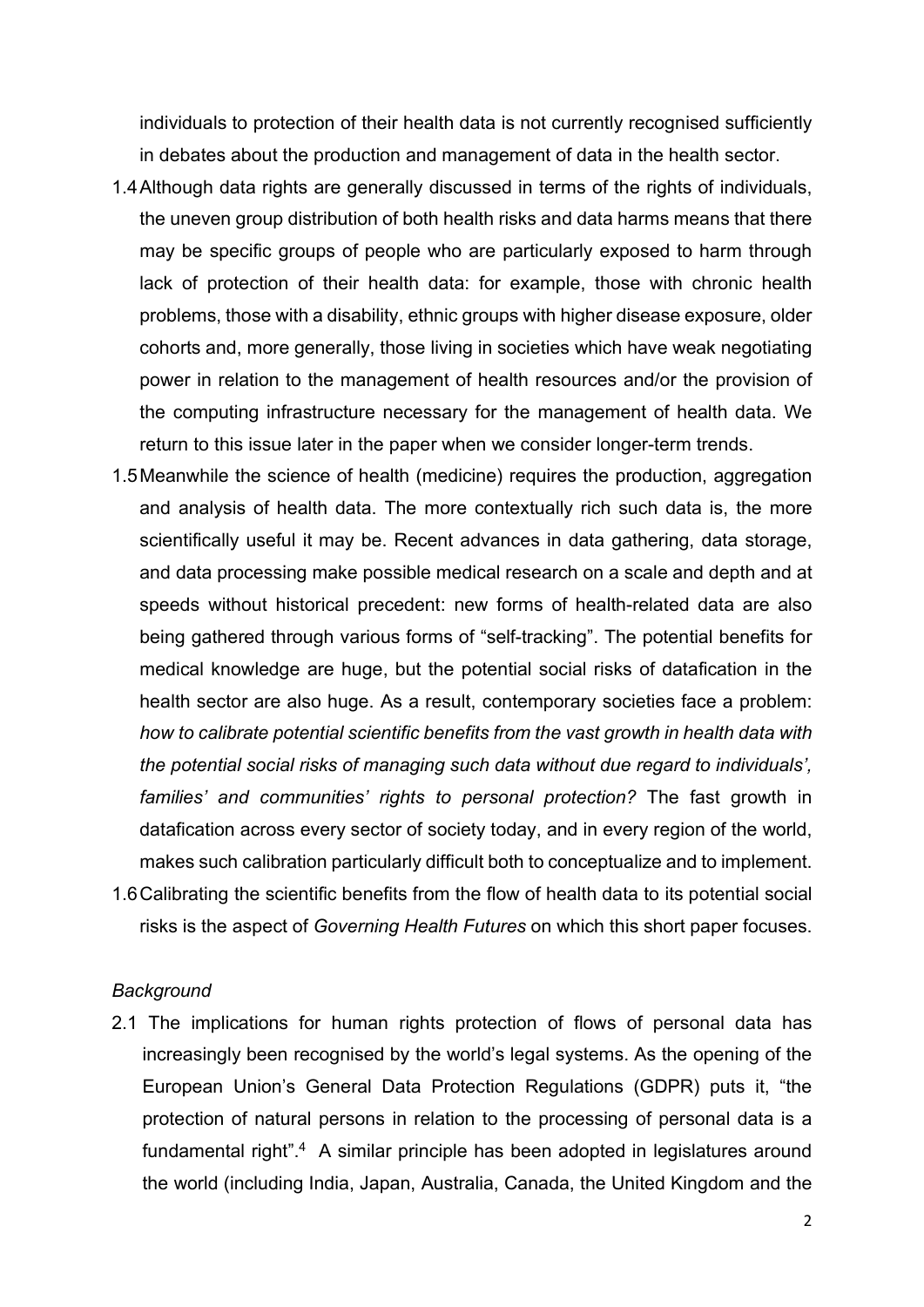US state of California). That right applies to health data just as much as to any other type of personal data.

- 2.2 The GDPR has special provisions dealing with health data, clarifying for regulatory purposes that "personal data concerning health should include all data pertaining to the health status of a data subject which reveal information relating to the past, current or future physical or mental health status of the data subject".<sup>5</sup> The possibility of special provisions permitting the processing for reasons of public health of "certain categories of personal data without the consent of the data subject" is noted, $6$  but the right of EU member states to pass additional protective legislation relating to "the processing of genetic data, biometric data or data concerning health" is also recognised.<sup>7</sup> It is clear therefore that, as the world's leading legal framework for the protection of personal data, the GDPR recognises the special importance of health data, while acknowledging the special challenges of public health emergencies (which we discuss in the context of COVID-19 at the end of this document).
- 2.3 Leaving aside health data flows directly necessary to combat public health emergencies, there are general pressures towards maximising the production and circulation of health data. Health data is potentially beneficial, for example, for the identification of diseases, for tracking the spread of disease, and for researching possible cures against disease. Because of the personal importance of health data, there are, in most legislatures across the world, general legal and professional restrictions on the release of personally identifying health data without the consent of the person to whom that data relates. But the factors shaping whether a person consents to release or exchange of their health data, for example for the purposes of medical research, are multiple, and risk introducing a "consent bias" to health datasets which distorts scientific outcomes.<sup>8</sup> For that reason, some medical legal scholars argue for broader powers for the collection and circulation of health data not limited by the obtaining of specific patient consent.<sup>9</sup> It is certainly possible to envisage particular societies evolving social contracts whereby health data is collected, exchanged and processed on a large scale, overriding individual rights to refuse consent, on the basis of an agreed collective purpose (e.g. to support research towards the cure of a certain type of cancer that affects a distinct profile of the population). It follows that, even outside the case of public health emergencies, there is a need for debate about the conditions under which personal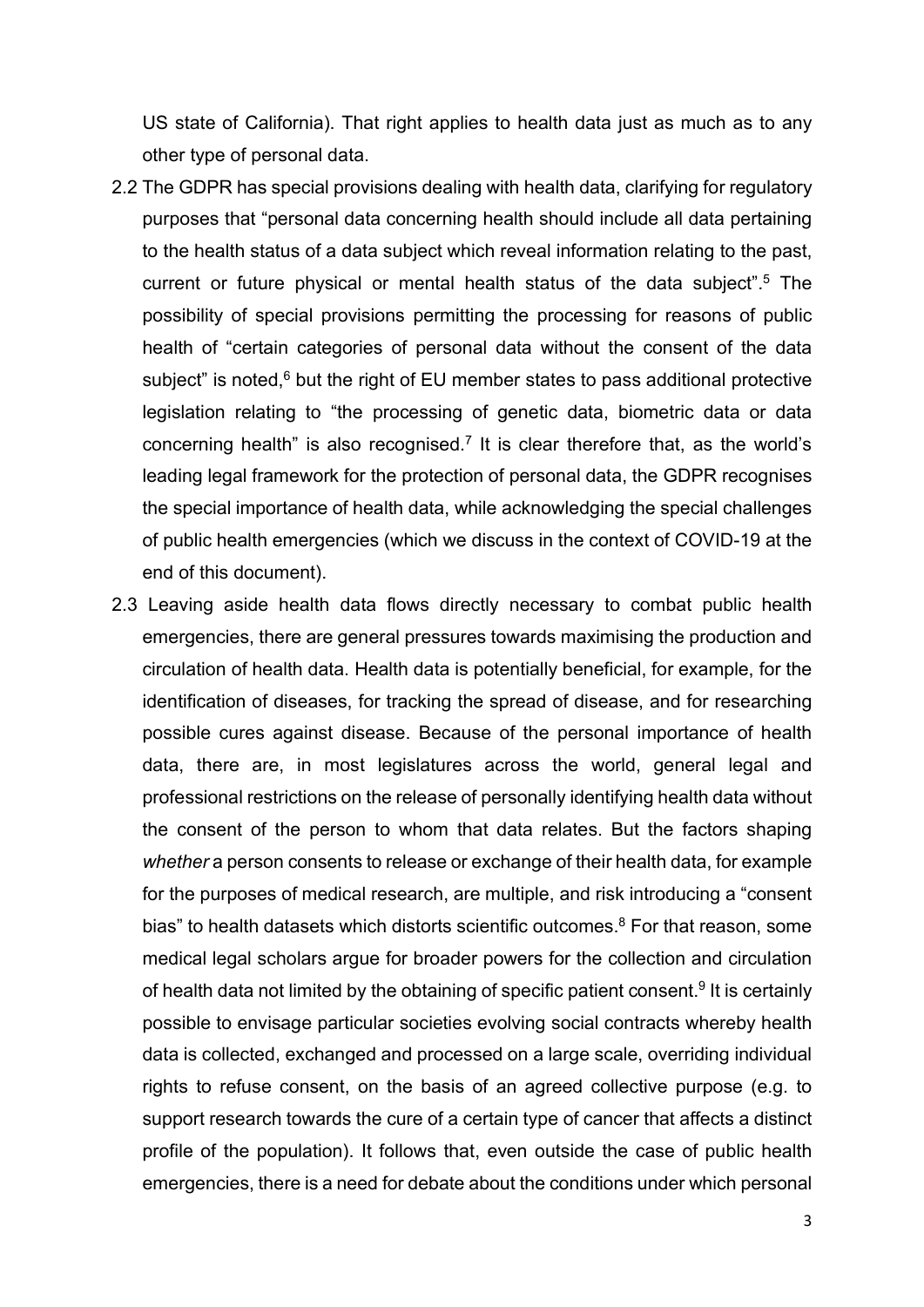rights to control the flow of personal health data should be either respected or sometimes limited.

- 2.4 That said, the recent growth of the health data sector, within and beyond the medical profession, is creating wider economic and social pressures for a general market in health data that far exceeds the scope of any specific "social contracts" for gathering personal health data that we might imagine. The challenge therefore is to evaluate the risks of that health data market being allowed to expand without constraint and without regard to its social externalities. It is particularly important to identify the social externalities that will result when flows of personal health data are stimulated outside the two types of restricted circumstances under which personal health data has until now been expected to flow: (a) within the ambit of the confidential doctor-patient relationship and (b) for exceptional reasons of public health emergency.
- 2.5 As with any form of personal data, the meaning of health data changes depending on whose hands it falls into. Data on a person's life expectancy means one thing to a doctor concerned with sustaining that person's life or reducing the risks to a population from the defined health risks with which that person presents, and it means quite another thing to an insurer concerned to limit the commercial costs of a policy by identifying exclusions to that policy. Insurers are only the most obvious example of a non-medical actor that has an interest in getting access to personal health information. Providers of personal finance are interested in accessing personal health data which may help in assessing a potential borrower's life expectancy or the risks that their earning capacity might be curtailed. State providers of welfare payments will have similar interests in accessing personal health data. Marketers, in a more diffuse way, may be able to benefit from health and much other personal data. In multiple ways, therefore the unrestricted circulation of personal health data creates new opportunities for managing populations which, by the same token, create risks of unequal power relations. At a broad social scale, there emerges the risk of a digital welfare state that is driven "to automate, predict, identify, surveil, detect, target and punish", as the UN Special Rapporteur on extreme poverty and human rights, Philip Alston, put it recently.<sup>10</sup> Risks from the collection of health data combine with risks of making automated decisions based on such data, leading to a process of what US sociologist Virginia Eubanks calls "automating inequality".<sup>11</sup>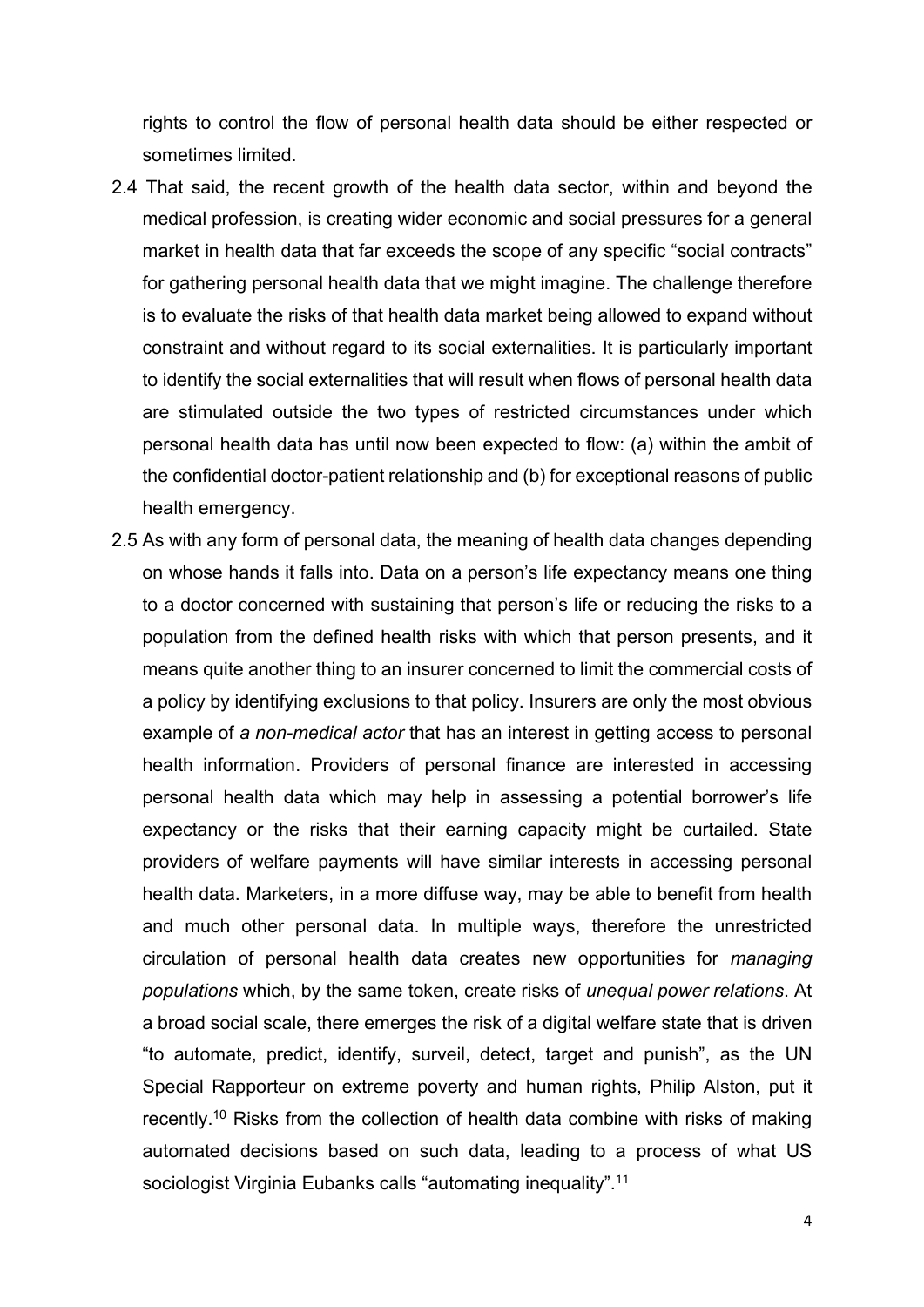- 2.6 Before we consider in more detail the potential social externalities that derive from the unrestricted gathering and use of health data, these developments need to be placed in the larger context of societal development, of which datafication in the health sector is just one part. In the past five years, there has been much debate amongst social scientists about what practices for the collection of personal data on a vast scale - in every sector from marketing to personal finance, education to health, government to global development - mean. There is widespread consensus that they represent a significant development in global capitalism. Without question, digital information has become massively more significant in economic production over the last three decades. So too have activities and transactions across the internet, accessed particularly via mobile phones, with the result that dependence on online services for much of everyday life is far advanced.
- 2.7 Sociologist Shoshana Zuboff argues that overriding these general trends is a new form of exploitation based on the extraction of economic value from the data generated by many aspects of human life online, what she calls "surveillance assets" within her wider thesis of "Surveillance Capitalism". Yet, on the face of it, data gathered as part of relations between doctor and patient are not "surveillance assets", because a doctor's care for their patient is not regarded by anyone as external surveillance, but rather as observation and data gathering that is necessary for that relationship of care. But, as Zuboff notes and as noted earlier (paragraph 1.4),<sup>12</sup> the domain of *potential* health data is expanding hugely through forms of digital tracking to which individuals consent as part of their everyday life (such as Fitbit and Apple Watch). The voluntary wearing of such health monitoring devices generates health-related data whose processing may not be subject to the same legal restrictions as health data proper. The generation of such data is being stimulated for example by employers in return for offers of work-related health insurance, and the providers of such apps and devices are forging alliances with health insurers. A wider nexus of health-related data collection is therefore emerging which may fit the wider pattern of surveillance capitalism. More broadly, this trend can be seen as part of a new colonial stage of capitalism ("data colonialism") in which, in an echo of the historic colonial land-grab of resources that made capitalism originally possible, human life itself is becoming the new target of economic extraction.<sup>13</sup> The frameworks of surveillance capitalism and data colonialism point to much larger risks from the growth of health data, which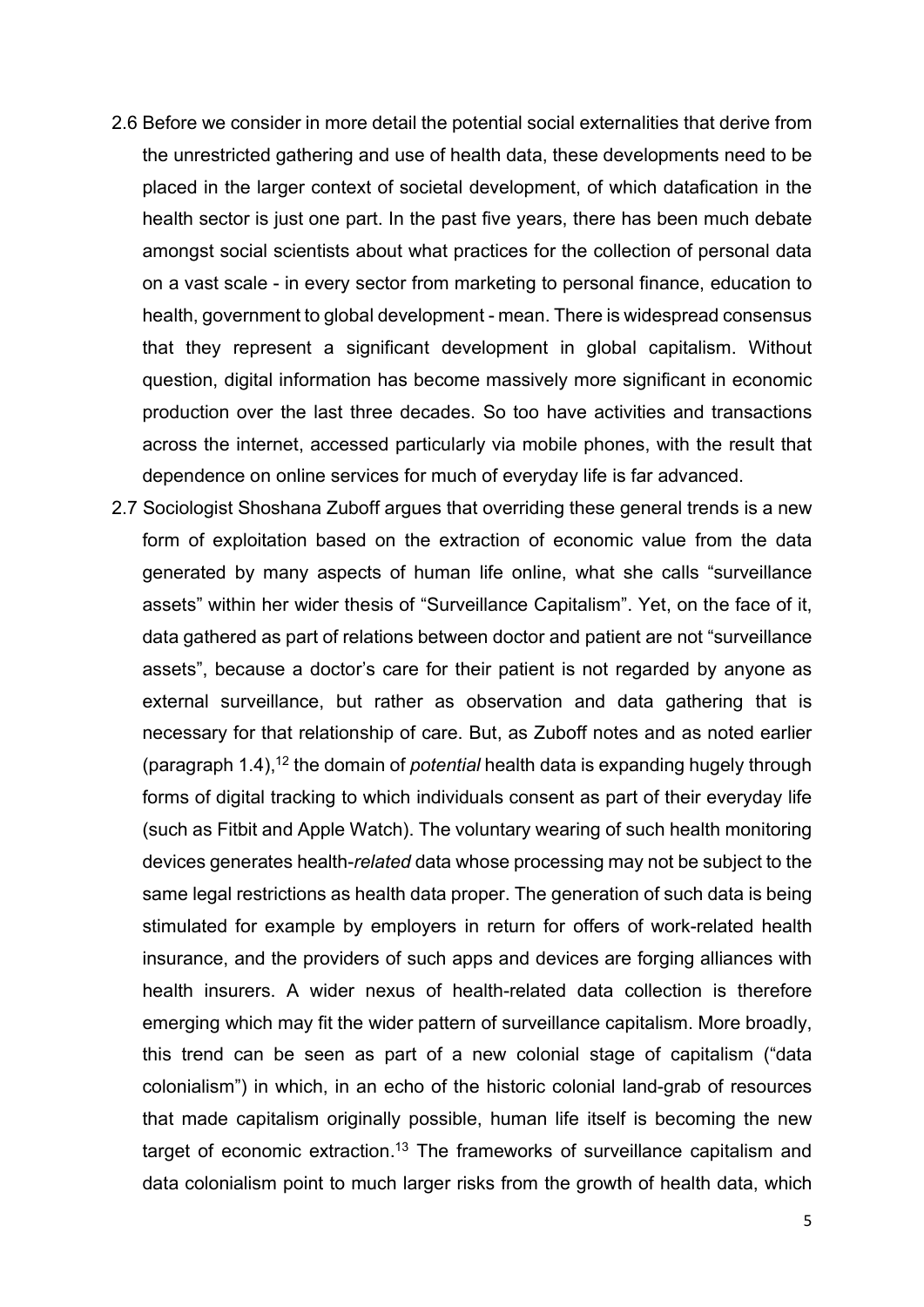only reinforce the need to review the personal and social protections that are in place here.

2.8 The analysis that follows however does not depend on acceptance of the broader theses of surveillance capitalism and/or data colonialism. The potential social externalities from health data flows will in what follows be analysed at three levels - basic risks, resulting power dynamics, and wider societal risks – followed by a separate note on implications of the COVID-19 crisis.

#### Basic risks

- 3. In this section we identify some basic risks of social harm that are liable to arise given the intrinsic sensitivity of health data, and the new circumstances in which health data is being generated today.
- 3.1 Even where data is being gathered and stored within the context of a confidential doctor-patient relationship, the sheer volume of health data collection today raises issues. Since all data must be stored, the storage requirements for a medical practice's patient data are likely to exceed the secure storage capacity of that practice's computers; larger storage issues will arise at the level of hospitals or regional health systems. Storage will therefore come to depend, if it does not already, on cloud computing, that is, shared servers in corporate hands from which medical practitioners lease storage rights. Clear rules are needed to ensure that such data storage remains under medical control and within the parameters of relevant confidentiality obligations.
- 3.2 There is some health data so personally sensitive that its storage should itself be allowed only under special conditions. This includes the data that comprises the genome of an individual. As philosopher Daniel Sulmasy argues,<sup>14</sup> the risk of abusing such data and using it against the interests of that individual are so great that special rules are needed for its storage. The GDPR alludes to this category of data,<sup>15</sup> but without indicating the need for any special treatment. There may be other genetic data relating to individuals that requires similar levels of extraordinary protection. Any such health data of high sensitivity should under no circumstances be transferred between entities, except for the purpose of clear and agreed medical procedures. Even in such cases, strict rules will be needed to avoid relying on patient consent in circumstances where no patient is in a position fully to appreciate the consequences of giving such consent. In short, health data of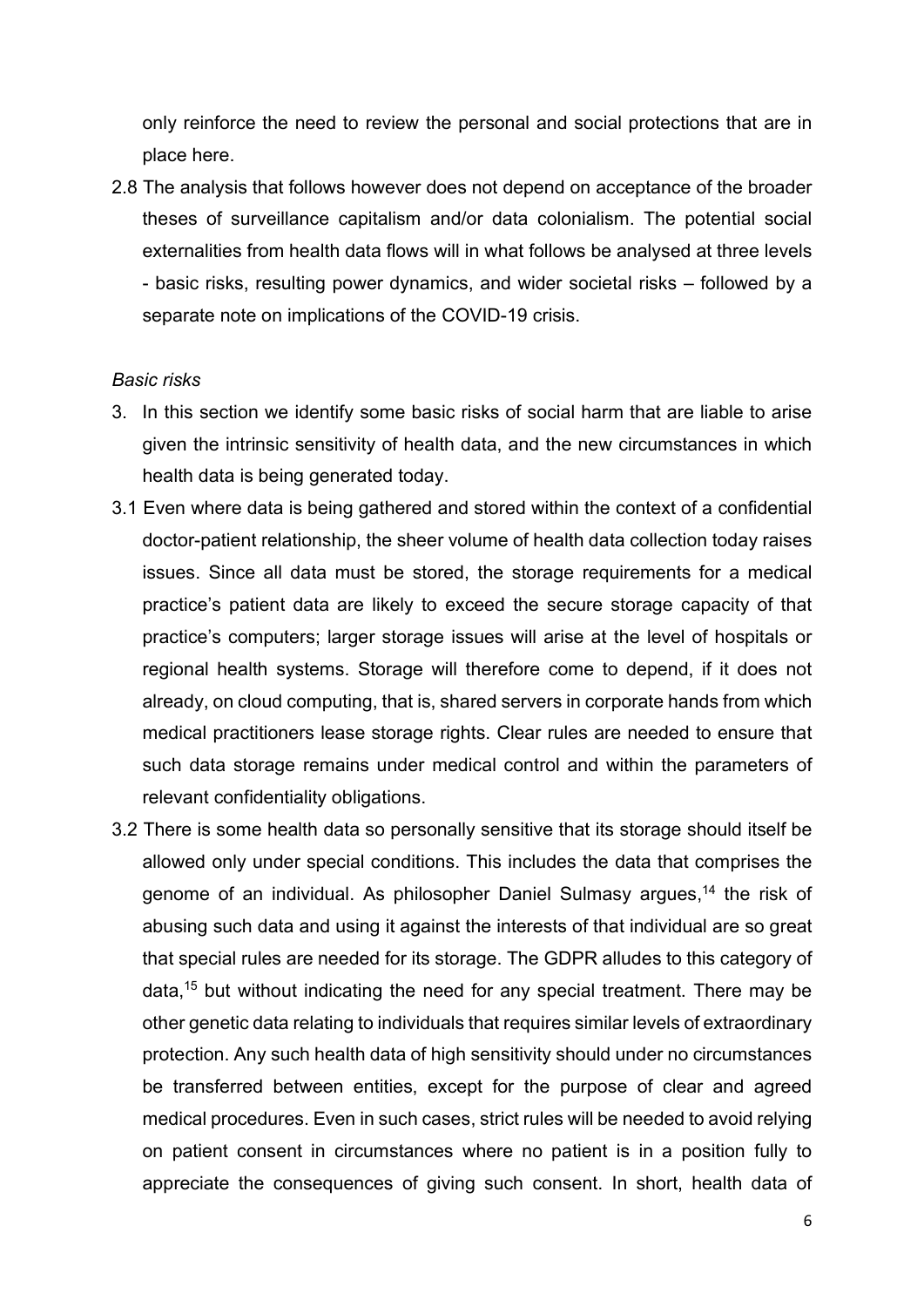special sensitivity should, where possible, not be stored anywhere, because of the risks of its disappearance and abuse.

- 3.3 A common assumption in the health sector is that personal health data should only move beyond the secure setting of a confidential doctor-patient relationship when it has been securely anonymized. A related assumption is that such anonymization is reliable.<sup>16</sup> But this second assumption is not secure: as a number of US medical legal scholars point out, anonymized health data can, when combined with other data, yield the identity of the person.<sup>17</sup> The general risk of de-anonymization is recognised by the GDPR, as reflected in the following passage: "the principles of data protection should apply to any information concerning an identified or identifiable natural person. Personal data which have undergone pseudonymisation, which could be attributed to a natural person by the use of additional information, should be considered to be information on an identifiable natural person".<sup>18</sup> The costs of de-anonymization of such highly personal data, such as health data, are potentially severe. Since the risk of de-anonymization arises not from data itself, but from its combination with other data sources, it is particularly important that limits on the transfer and aggregation of health and health-related data to/by data controllers (whether single actors or distributed networks) should be imposed. Serious consideration is therefore needed to restrict the exchange of health data unless and until risks of de-anonymization can be mitigated.
- 3.4 A specific version of the general risk of de-anonymization arises when anonymous health data is transferred between contexts (eg from a patient-doctor relationship) to a general therapeutic relationship or to another context (self-improvement, employment, commercial services). The progressive risks of de-anonymization accumulate, as data is transferred between more and more contexts. Yet the "seamless" flow of health data, as other data, is often proposed as an ideal for business. Seamless data flow should never be proposed as a norm in the health sector without first establishing that secure protection against possibilities of deanonymization are in place.
- 3.5 The above risks are magnified in relation to health-related data, generated for example by self-monitoring devices or apps. Such data is not normally protected by general rules affecting health data confidentiality, and is regulated only by the corporate terms and conditions imposed by the provider of the app or device as a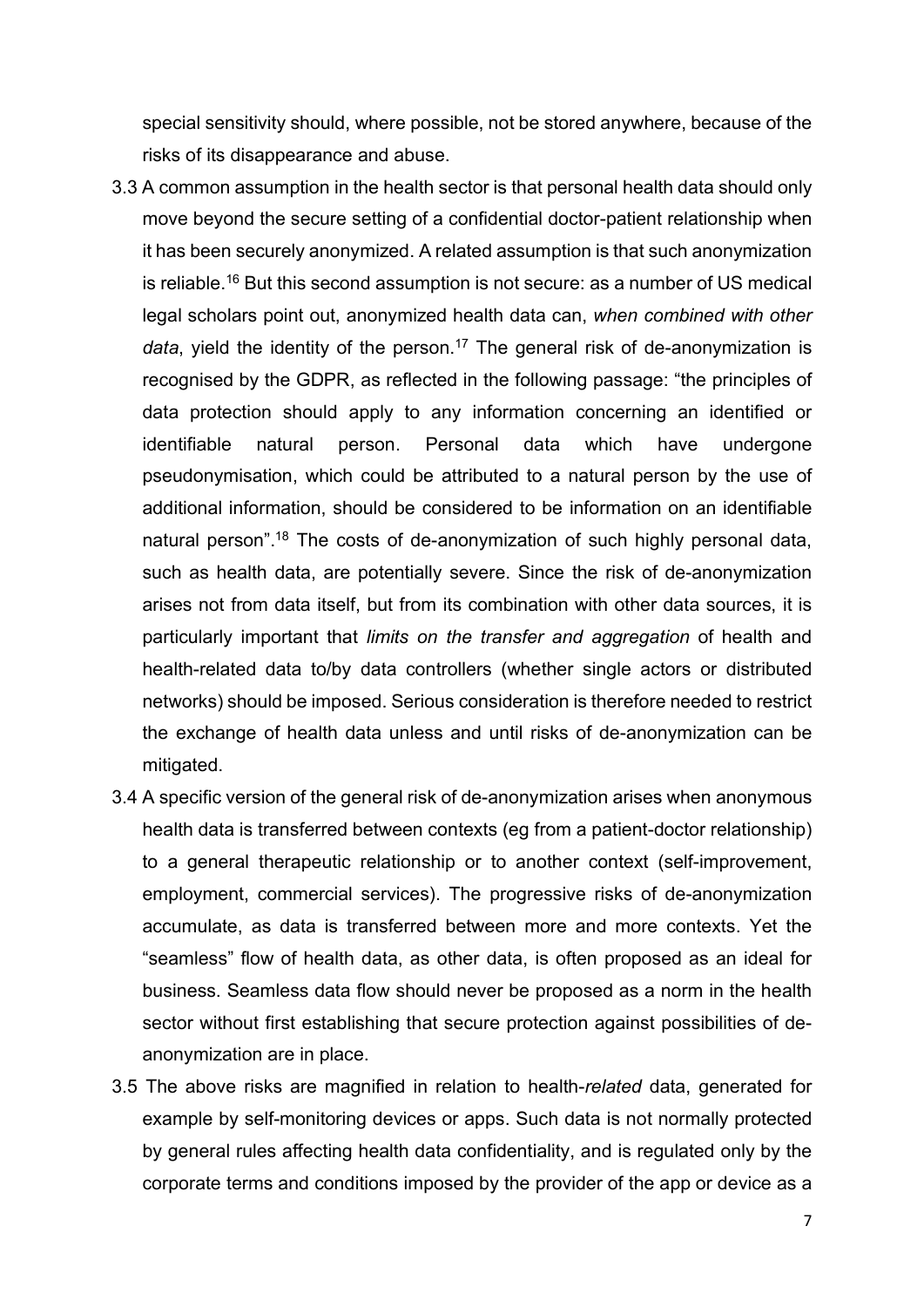condition of its use. As research has shown, $19$  such terms and conditions very often permit implicitly much wider sharing of the data collected to commercial third parties. The combination of health and health-related data raises particular concerns: personal social data or location data (highly identifying) is often collected by health apps. When (as is likely) it is combined with health-related data, the result is likely to be a data cluster that effectively identifies the subject, even if it is formally anonymized. Such data sharing to third parties may nonetheless be permissible under the terms of even strong data protection legislation such as the GDPR if formal "consent" by the data subject can be shown. A serious question arises: what makes "consent" meaningful here, and what if there is no possibility of meaningful consent?<sup>20</sup>

- 3.6 To address the broader risks identified in 3.5, more robust rules are needed to ensure: (1) rules to enforce transparency of any practices of third-party transfer of health or health-related data beyond those strictly necessary for the functioning of a device; (2) restrictions on powerful actors imposing or strongly incentivising adoption by others (for example, employees) of a health self-tracking device that effectively impose that device's terms and conditions of data collection on its users; and (3) severe restrictions on the gathering of locational and other social data by self-tracking decides and apps whose purported purpose is health enhancement.
- 3.7 Estonia is often discussed as a case study of a comprehensive approach to the storage of personal data that attempts to address some of the issues identified above. Most government functions—including education, taxes, justice, voting and health care—are highly integrated into a decentralized and secure government platform called X-Road. The success of X-Road is probably tied to the fact that 99% of households in Estonia have broadband, and that computer literacy is part of the educational curriculum from an early age. But this only serves to highlight the point that this success is not so much a function of the technology being used (which is not out of reach for most countries), but of the values and priorities behind its implementation. It is the state, not the private sector, that assumes the responsibility for designing and implementing a network that increases efficiency, and this efficiency is oriented towards social benefit, not profitability. Additionally, the state assumes the responsibility of keeping the data private and secure. To say that citizens own their data in Estonia is not just marketing rhetoric; every time an agency or third party looks at a record, the activity is logged, and accessing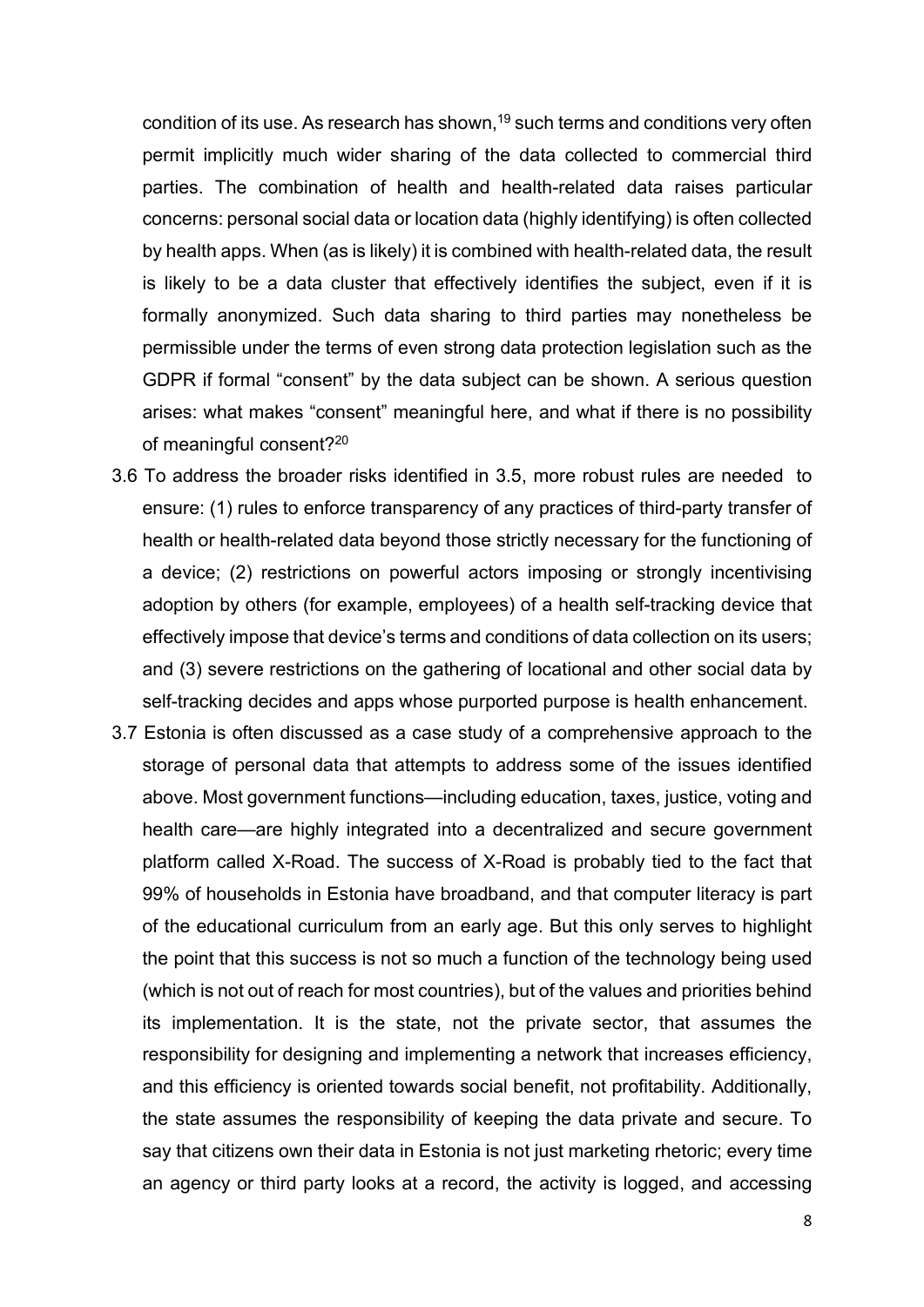data without a valid reason has legal repercussions. Agreeing to share one's health data can thus result in concrete benefits, such as patients never having to file a form when visiting a doctor's office, or doctors being able to identify dangerous interactions when issuing drug prescriptions, or emergency medical technicians being able to access a person's health records even before they enter an ambulance.<sup>21</sup> But the conditions under which this socialized version of health data collection have been implemented are highly untypical of those prevailing in other countries across the world.

### Emerging power dynamics in the health data sector

- 4. In the previous section we examined the basic risks to human rights from the collection and processing of health and health-related data. We made proposals for legal rules to limit those risks. Such rules may or may not be successfully implemented in various legislatures. Even if they are, the result may not be to halt the very powerful commercial forces currently driving the expansion of the health data sector. In this section we consider the implications if that sector continues to grow as currently seems likely.
- 4.1 The growth of the health data sector is assumed as a positive element in the "European strategy for data" recently published for consultation by the European Commission. This strategy singles out "personalized medicine" as one area where "data will reshape the way we produce, consumer and live", predicting the emergence of health as one "common data space" at a European level based on the free circulation of health including "genomic information".<sup>22</sup> A related White Paper includes health as one area for pushing forward an "Adopt AI" programme:<sup>23</sup> while the paper certainly recognizes the risks for society of conducting AI badly, it pays little or no attention to the social externalities of embedding AI in many sectors of everyday life.<sup>24</sup> Similar policies for encouraging the growth of AI, and the data collection and data exchange that it requires, in health and other sectors, have been adopted in other countries.<sup>25</sup>
- 4.2 There is evidence also of major commercial pressures for the expansion of AI in the health sector, with all the pressure to collect and circulate personal health data that inevitably flow from this. Google is a leading global player in AI, and its attempts to secure deals for data with health authorities have attracted attention, for example, in the USA and UK. In the USA Google's "Project Nightingale"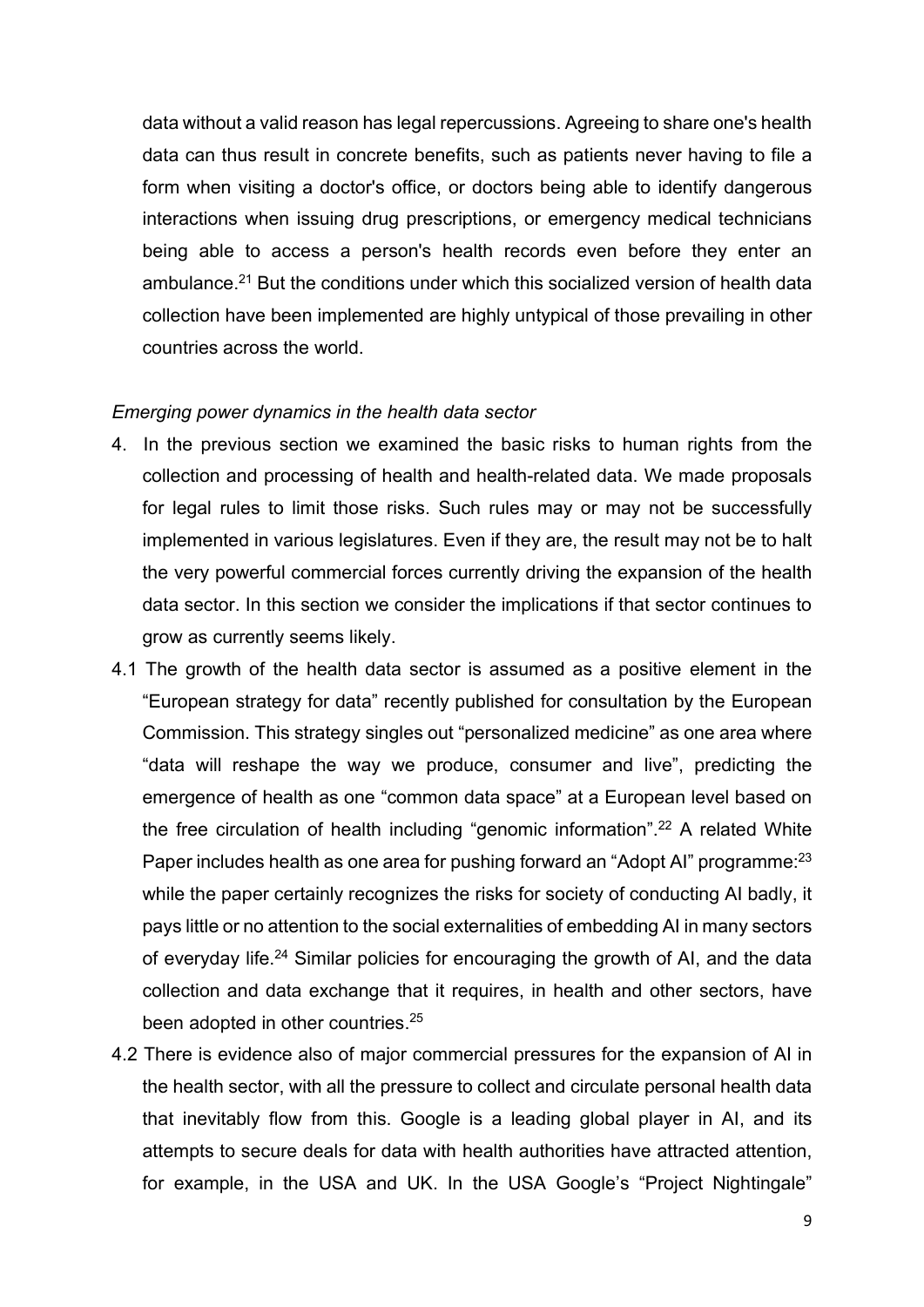received critical attention because of its deal with the USA's second largest health system, Ascension, to move its data onto Google's cloud computing system, and thereby give Google access to all that system's data. While Google contends that the deal complies with US legislation for the portability of health data (the Health Insurance Portability and Accountability Act 1996, HIPAA), others including the Office for Civil Rights in the US Department of Health and Human Services are concerned. According to the Wall Street Journal, Google's goal is to secure access "to a 'layer' of patient information that is essentially an entire personal health record", as the basis for AI-based evaluation of health outcomes.<sup>26</sup> Amazon, Apple and Microsoft are other Big Tech companies with strong ambitions in the health data sector. We must wait to see how such plans evolve.

- 4.3 The deeper logic behind such corporate attempts to extend access to personal health data was exposed in a separate Wall Street Journal report on Google's purchase of Fitbit for US\$2.1 billion announced in early November 2019. Fitbit itself was already involved in deals with chemical companies and other medical suppliers to supply data. Access to Google's AI capacity will transform Fitbit's operations while access to Fitbit's individual health and health-related data is a major asset for Google. Following the closure of Google Health in 2011, the acquisition of the US's second largest health-tracking device maker represents an important alternative strategy for Google's collection of health data. The Wall Street Journal's analysis is interesting: "health services remains an open frontier [ie for data collection] . . . Fitbit . . . cuts out the middleman [for data collection]", for example hospitals and doctors.<sup>27</sup> Other ways of removing obstacles to the direct collection of personal health data include plans by pharmaceutical companies for "smart pills containing miniaturized computer chips to track patient health with the data transmitted back to doctors by  $5G$ ".<sup>28</sup> The wider logic – first, of maximizing the collection of health and health-related data and, second, of removing so far as possible obstacles to the aggregation of such data in the hands of the largest commercial actors for data storage and data analytics – is clear.
- 4.4 It is reasonable from this to anticipate that a new health data infrastructure will emerge, bound together by alliances between the large players in the health sector (doctors' networks, regional health provision systems, device providers, Big Tech providers of cloud services and AI analytics, health insurers). The establishment of this infrastructure – first of all, in the most economically developed countries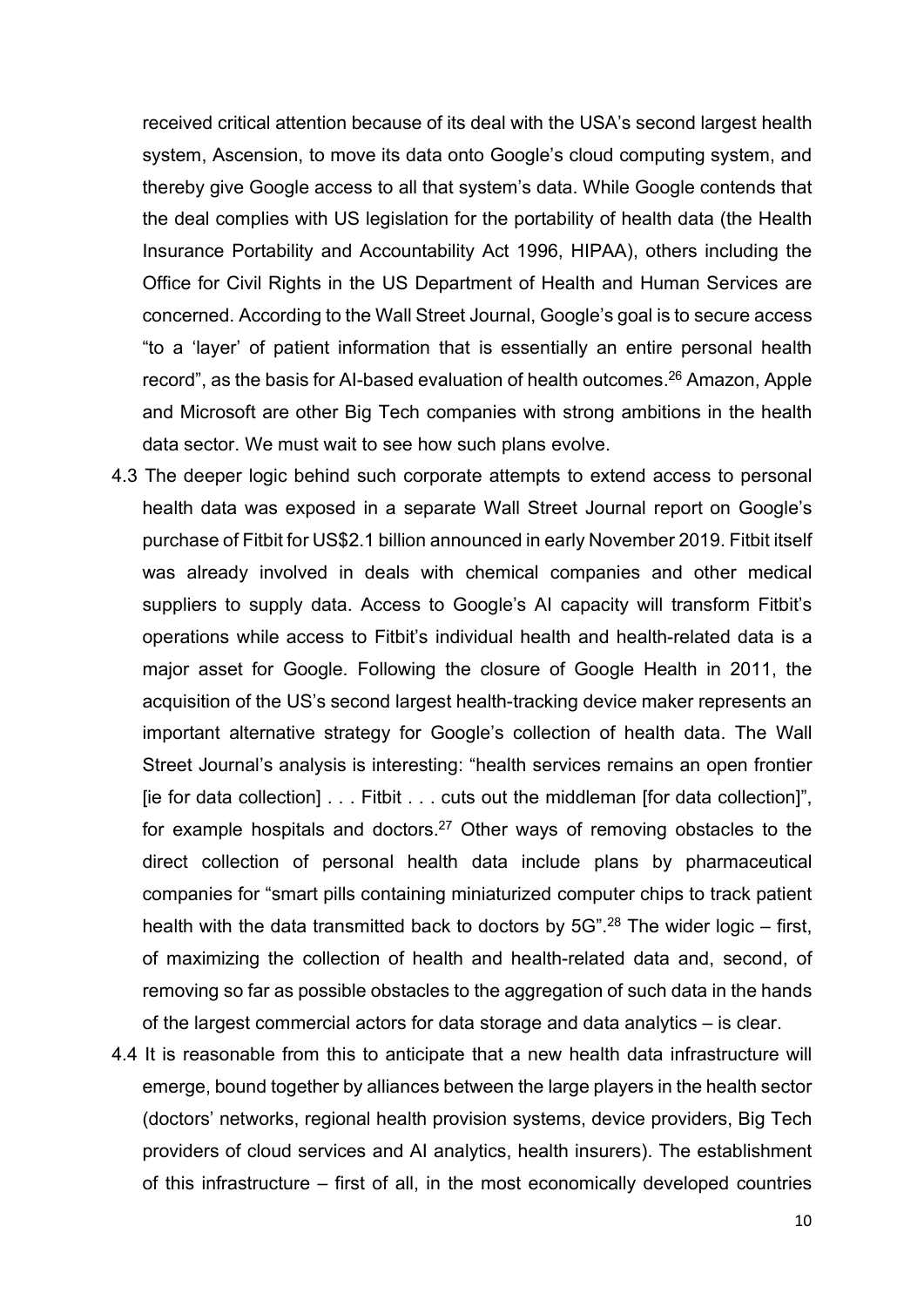(such as the USA) but potentially exportable to many other more or less economically developed countries - will serve to further normalize large-scale data collection and exchange as a basic feature of health care. That, in turn, will reduce the power of individual patients to resist such trends or get access to effective alternatives. In so far as privacy-protection options are available within this transformed health infrastructure, they are likely only to be available at a price to those who can afford that privacy "premium". Less wealthy patients, unable to pay this premium, will have to accept default settings which, without significant legal intervention, are unlikely to weigh privacy protection above the commercial benefits of unrestricted data collection and circulation. Any room for manoeuvre by individual patients will be limited by the actions of health insurers who have the power effectively to compel policyholders to accept existing terms of data processing.

4.5 In so far as players external to the health sector (from employers to governments and providers of welfare) work to endorse this growth in health data, its social influence will increase. It remains to be seen whether governments will give any priority to privacy concerns as they seek, in broad terms, to "harness" AI for assumed public health and fiscal benefits. For this reason, clear signals to governments on what data practices are and are not acceptable to protect basic human rights are all the more important. Without those signals, the forces of surveillance capitalism and data colonialism are likely to advance unchecked.

#### Societal issues

- 5. In this section of the paper, we examine wider societal consequences of the above developments. For the reasons already given, it is reasonable to expect that, unless drastic measures of the sort proposed in Section 3 above are successfully implemented, within the medium-term each individual in many societies will become associated with a large dataset of transferable longitudinal health data. This will happen whether or not that individual has given meaningful consent to its collection and processing. If this happens, what questions regarding the social implications of this development can we anticipate?
- 5.1 The first question concerns basic monitoring: will such data be accessible to the individual patient? To what extent and on what conditions? Will the patient have rights to establish how that data has been accumulated and whether its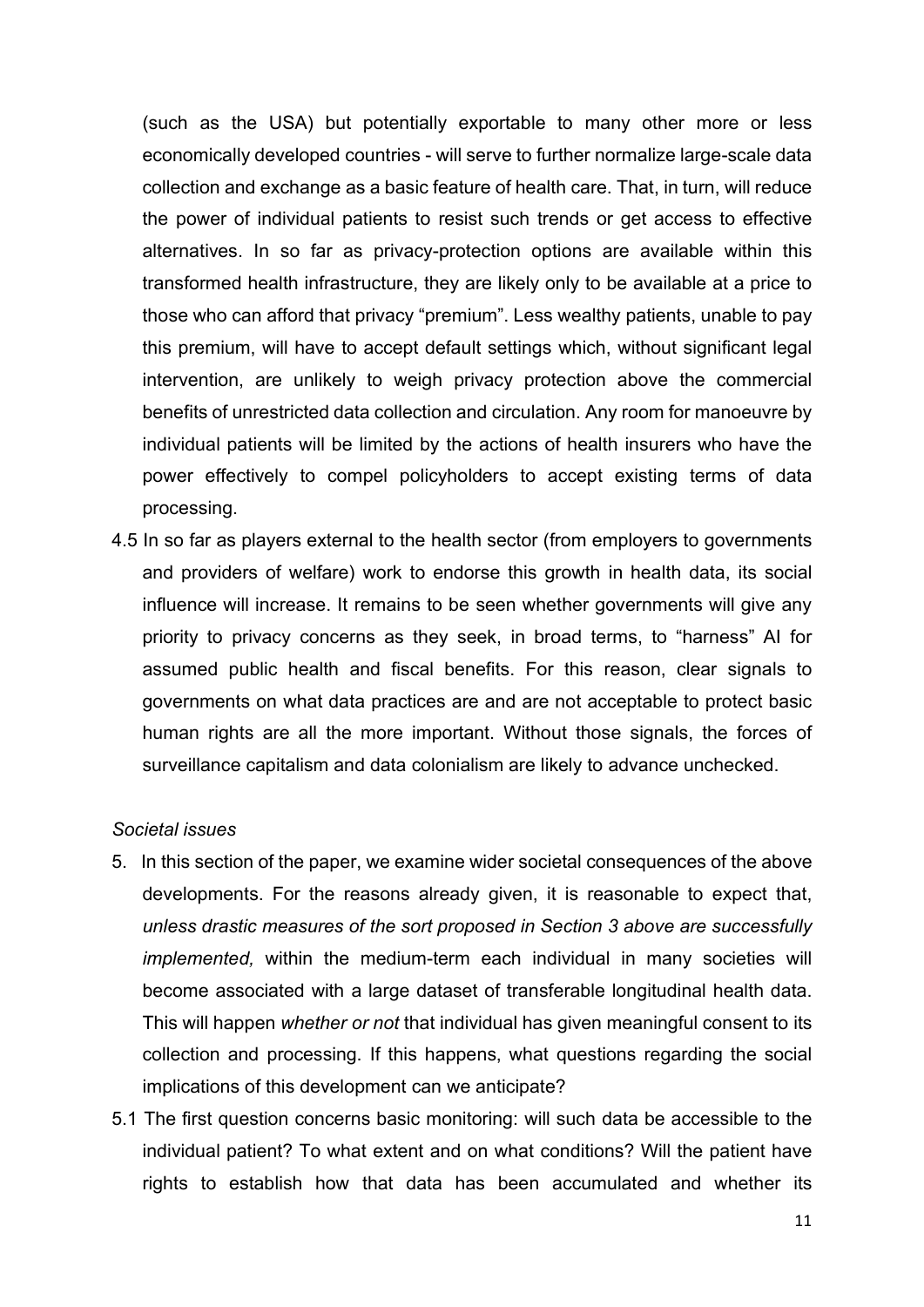accumulation accorded with the patient's consent, or happened without that consent? In so far as the answers to these questions are negative, the creation of such individual health datasets will represent a form of power over the individual patient exercised by the entities that control such data.

- 5.2 The second question concerns use: what restrictions, if any, will exist on which third parties can access such individual health data and on what terms? What entities will have access to it on a purely anonymous basis, and what entities will have unrestricted access? What restraints will exist to prevent anonymized data being open to de-anonymization once in the hands of third parties who are able to combine it with other datasets? What will the patient be able to discover about such uses of her data and the wider purposes which those uses serve? Will the patient be in a position to know when decisions affecting her have been made in reliance on such health data? Once again, in so far as the answers to these questions are negative, this will represent a form of power over the individual patient.
- 5.3 The third question concerns controls on use: what sorts of third-party usage of individual health data will be restricted and who or what entities will be able to enforce those restrictions? Will the costs of such enforcement be manageable by private individuals and, to the extent that they are beyond the ability of individuals to pay, what support will governments or other agencies provide to enable individuals to enforce their rights? To the extent that these questions do not receive satisfactory answers, this will represent a new form of inequality between individuals.
- 5.4 The fourth question concerns controls on government: what overriding rights will governments have in relation to accumulated health data, whether for reasons of law enforcement, welfare service management, crisis management, or general information gathering? Will governments seek preferential rights of access to such data as a matter of course, and what restrictions, if any, will exist to limit the application of such governmental rights of access? If unchecked, this represents a new dimension of governmental power over citizens.
- 5.5 If we assume that the answers to the above questions are uneven that is, they help to reproduce a social landscape in which some individuals have more opportunities to protect their personal rights than others - then two further implications for society result: 1) first, such differences, driven as they are by deep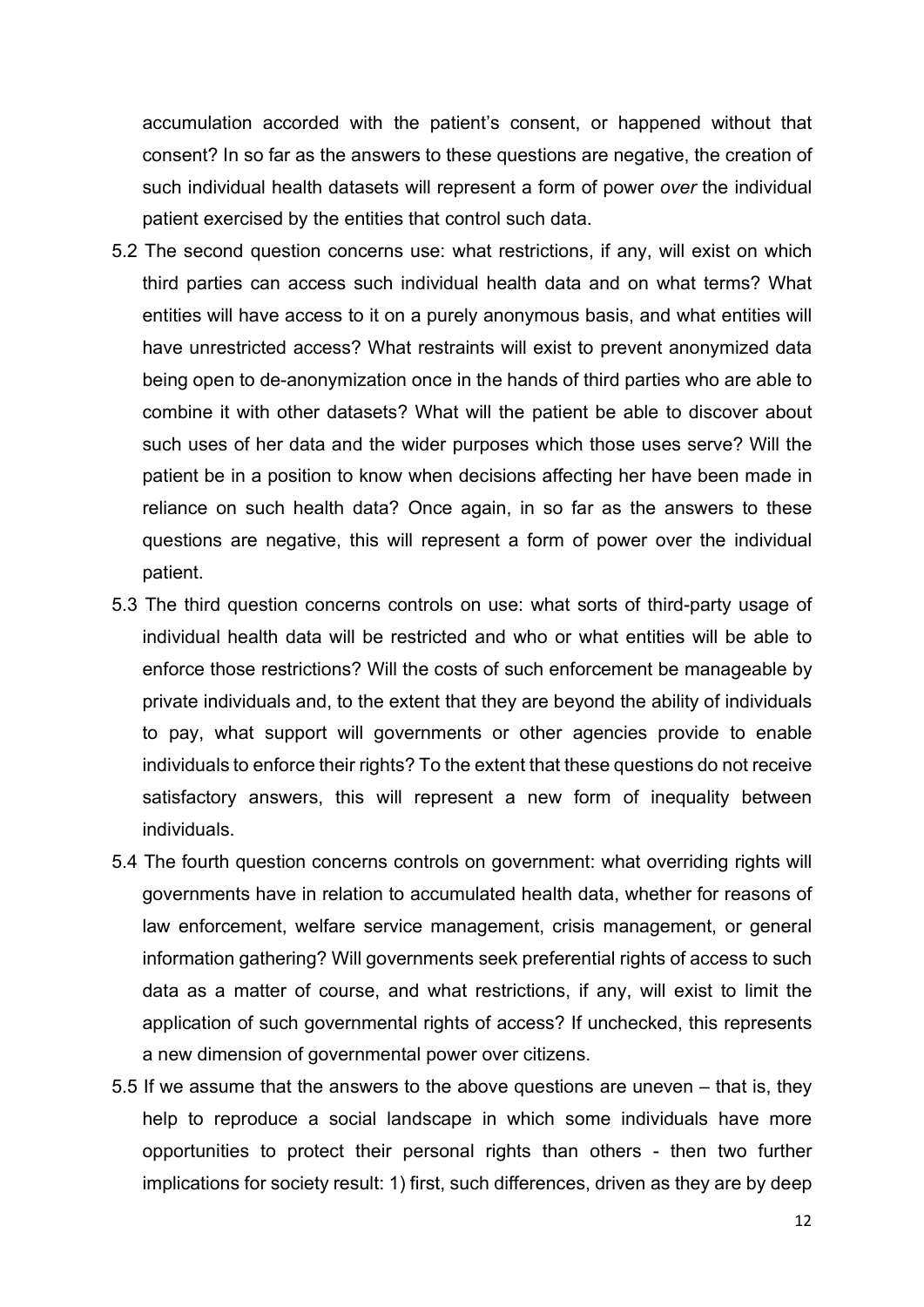infrastructural forces in an important sector of the economy and society, are likely to become deeply embedded in social organization, resulting in permanent inequalities in how individuals and families are able, or not, both to protect their personal health data and protect themselves from decisions by powerful institutions based on that data; 2) second, the emergence and reproduction of such new inequalities will change how governments exercise their power, to the extent that governments will come to rely on the fact that some population groups are simply less able to protect themselves from data harm in relation to health data, one of the most personal forms of data. If so, how will governments, especially authoritarian governments, use that fact to further their own broader political projects?

5.6 In Section 7 we return to these questions and consider the likely outcomes if their trend goes unchecked.

### Public Health Emergencies: Lessons from COVID-19

- 6. COVID-19 has provided an instructive glimpse into some of the issues discussed above as they concern public health, data collection, and the intersection of various public and private interests during a global health crisis.
- 6.1 Responses to the pandemic which at the time of this writing is still unfolding, and whose impacts are still uncertain — have been informed by two assumptions that do not necessarily follow from each other: that the collection of data can help us understand and control the spread of the infection, and that this collection can be most efficiently carried out by surveillance technologies, often designed and deployed by private corporations in partnership with the state.
- 6.2 The debate over Bluetooth contact-tracing smartphone apps exemplifies the tensions that can arise in this context. The adoption of these apps, which can alert users if they come into contact with an infected person, is being encouraged with promises of effectiveness, respect for privacy, and a positive impact on personal safety and the common good. That these promises are sometimes being issued by corporations and governments with very poor track records in terms of defending individuals' privacy and the public good can perhaps only be explained by the confusion created by the pandemic. Nevertheless, important questions remain concerning the supposed effectiveness of these apps, since to date their reliability has not been empirically proved. Adoption without testing is a sure way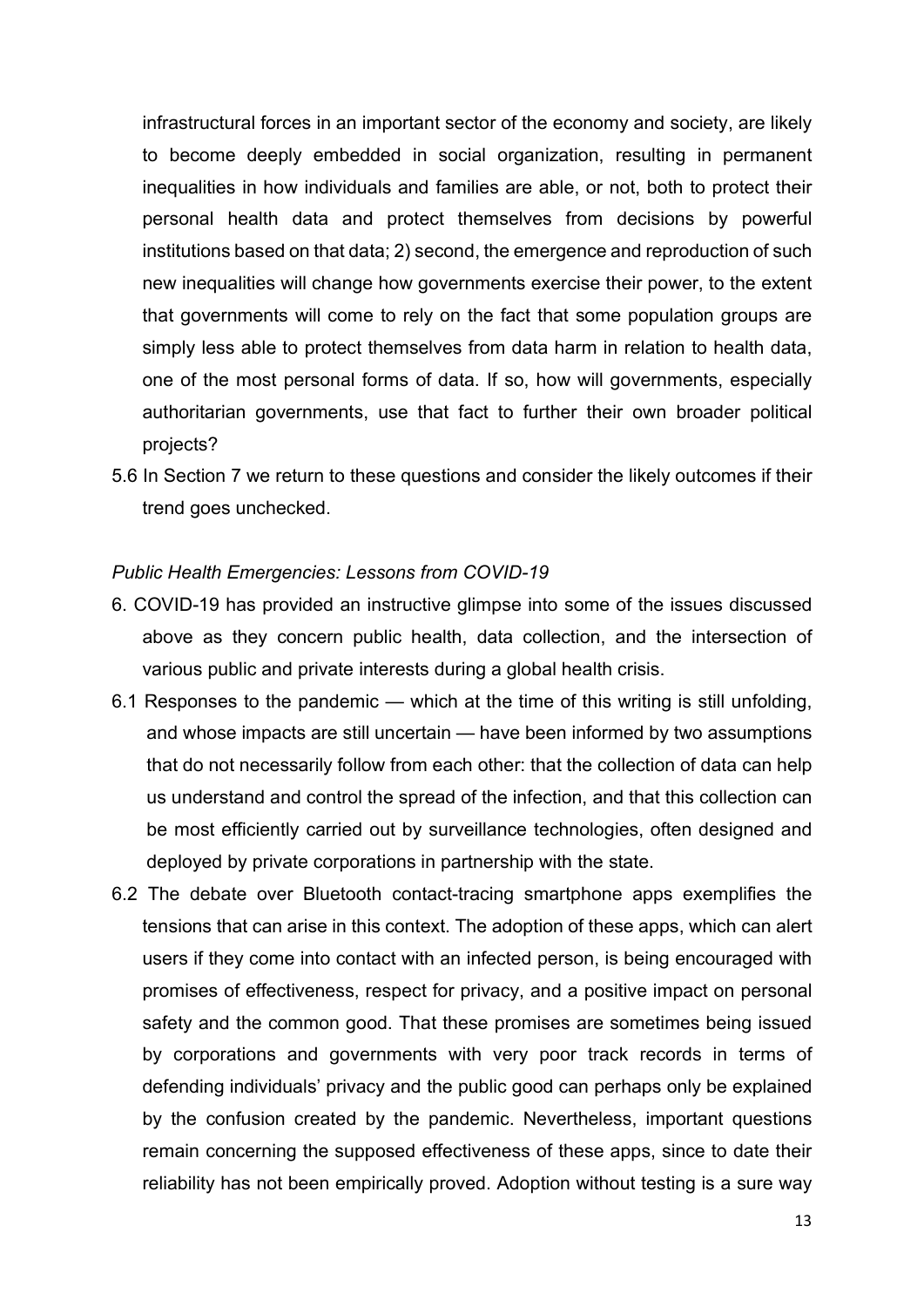to institute invasive surveillance solutions without having to demonstrate their usefulness and necessity (already, half of those surveyed in the US are "skeptical that tracking someone's location through their cellphone would help curb the outbreak",<sup>29</sup> a significant figure given that this solution would require at least a 60% adoption rate to work). Furthermore, the characterization of these apps as easy and effective solutions obscures the fact that effective contact-tracing requires a much wider and intentional surveillance apparatus than individuals' phones can provide. In South Korea, for example, authorities conducting contact-tracing can assemble a citizen's profile that includes GPS phone data, credit-card payment information, travel history and medical records in under a minute (given that Seoul is twice as dense as New York City, Bluetooth contact tracing alone would not be sufficiently effective).<sup>30</sup>

- 6.3 It is important to note that resistance to the introduction of health data surveillance solutions such as contact-tracing apps is already present. Groups within civil society — including activists, scientists, academics and tech workers — have raised an alarm against the suspension of civil and human rights under the pretence of an emergency response, especially in light of states' recent track record of extending such responses beyond times of crisis (as happened in the aftermath of terrorist attacks at the beginning of the century). But the imposition and acceptance of such emergency measures also varies according to geopolitics, and depends on how each society makes sense of encroachments into personal privacy. In societies that consecrate the rights of the individual, at least at the level of rhetoric, the imposition of emergency health data surveillance might be seen as acceptable if it is accompanied by narratives of technological innovation and progress, trust in corporations and their products, safety from threats, and personal choice (in these cases, a decentralized system for the collection of data, where data is not available for analysis by one distinct authority, seems to be favoured, although its effectiveness has not yet been proven). In societies where the interests of the individual are seen as subordinate to the public good, the state is acknowledged as having absolute power to impose emergency measures build on already established systems of surveillance, something it can do in close collaboration with corporations (as in the case of China).
- 6.4 While well-intentioned, health data surveillance solutions such as the Bluetooth tracing apps can generate social graphs (information about who is socially related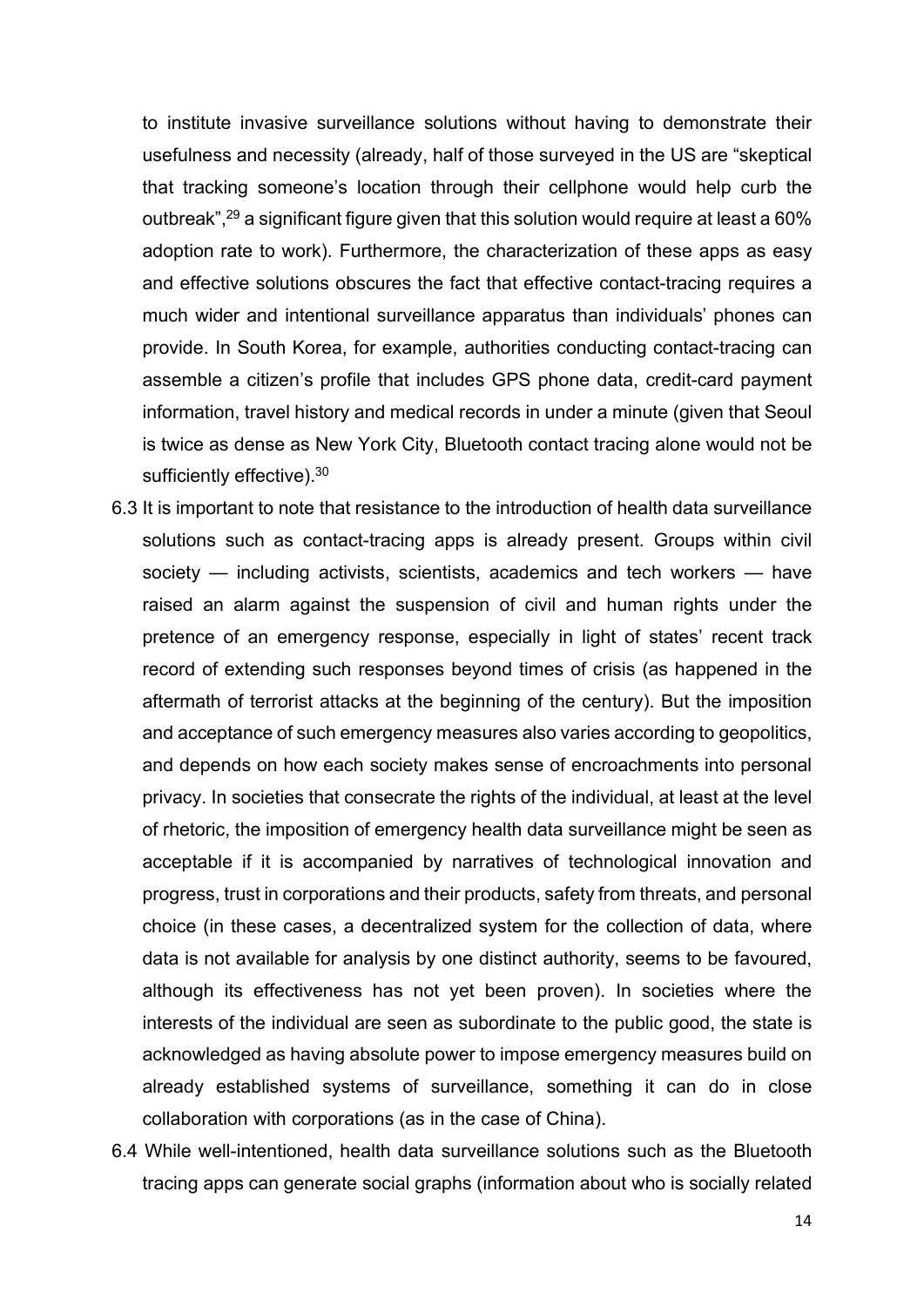to whom) that can be abused to spy on citizens' activities if both the storage and use of such information is not adequately controlled.<sup>31</sup> But privacy concerns are not the only factors to consider when determining the value and effectiveness of emergency solutions that rely on the collection of data that, in the context of a public health crisis, is deemed relevant to health. Since these solutions can be appropriated by legitimate or illegitimate actors (including oppressive regimes, exploitative businesses, and criminal hackers), they can have direct effects on individuals' freedom of association and movement, the right to safety and health care, and the right to non-discrimination.<sup>32</sup>

6.5 The question of the development of emergency technological systems also brings to light complicated issues of technology transfer between the Global North and South. SORMAS (the Surveillance, Outbreak Response Management and Analysis System; https://sormasorg.helmholtz-hzi.de/) illustrates the opportunities as well as the limits of such collaborations. SORMAS was developed to provide real-time digitalized reporting and response management to enable outbreak containment. The platform, developed primarily with expertise and resources from the German Federal Ministry of Education and Research, the Centre for Infection Research, and the Corporation for International Cooperation, was successfully deployed during the West Africa Ebola outbreak of 2014-15 and continues to expand to other locations and situations. The system is built with open-source technologies and takes into consideration connectivity and usability issues from a Global South perspective; the interface and process workflows were designed with input from the users themselves. However, when it comes to data privacy issues, the German developers seem to avoid responsibility and adopt a view of their technology as neutral by stating that data generated in SORMAS "belongs to the national authority in charge and is stored according to national requirements."<sup>33</sup> In some cases, this might not afford citizens the privacy they are entitled to, and might leave the door open for abuse and targeting of vulnerable groups by governments.

### Looking to the Future

7.1 We already considered in Section 5 the broader social harms which may flow from failure to attend to the issues identified in Section 3 from the unrestrained growth of personal and collective health data, a trend which commercial incentives are very likely to accelerate (Section 4). In this section, we ask what sorts fo societies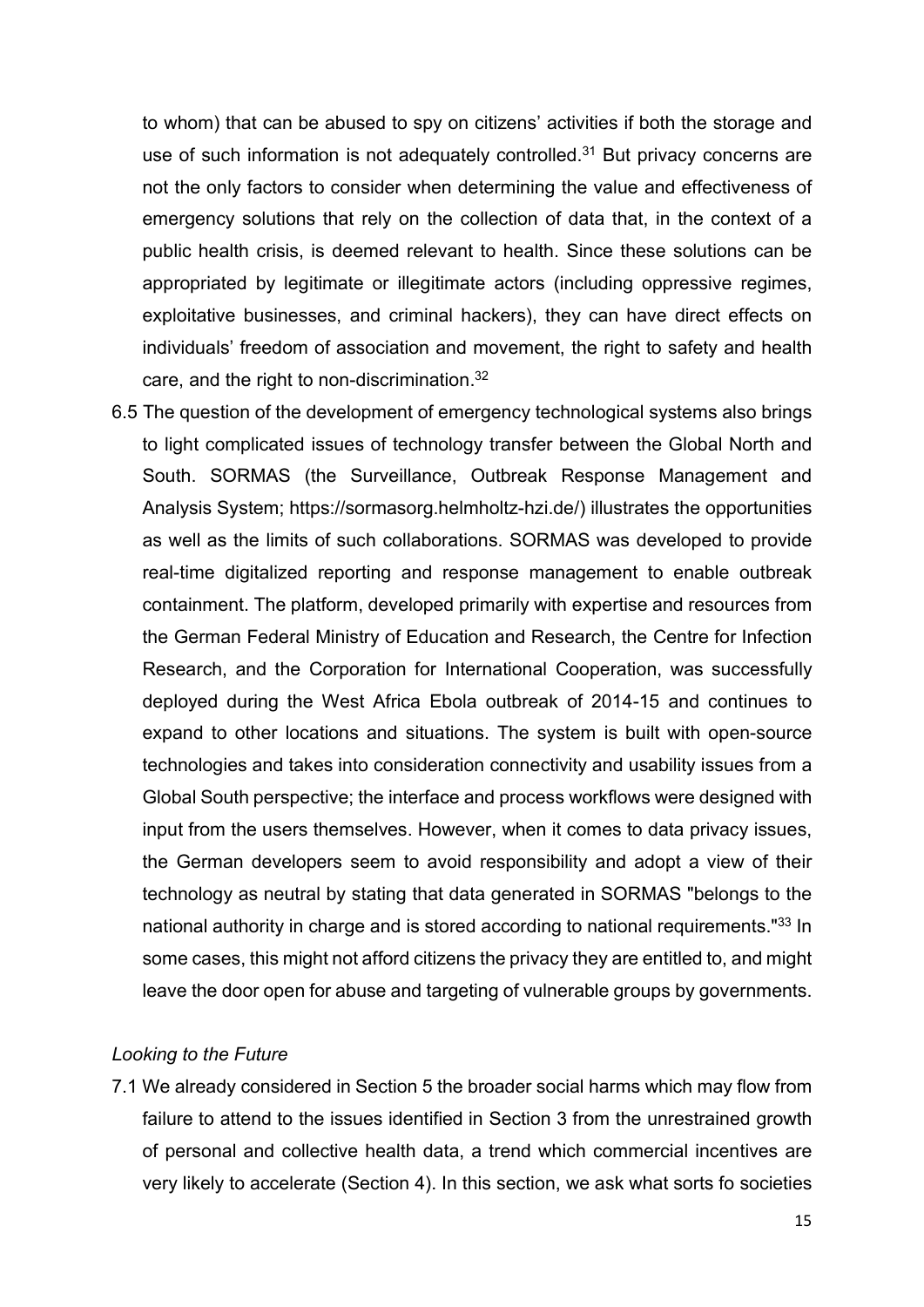will result if such directions of change are not urgently interrupted: in other words, what are the *social futures* for today's younger generations that are likely to result from a failure to address the issues concerning personal health data that are already prominent?

- 7.2 Our prediction is that, without very strong and urgent policy interventions in the next 2-3 years (interventions to which the Commission may well contribute), the following trends will stabilize: (1) the normalization of personal health data collection across contemporary societies without effective mechanisms for most individuals to opt out (opting out will become increasingly expensive, while the 'convenience' of opting in will increasingly be taken for granted); (2) the lack of availability for all but the wealthy and educationally empowered to contest such abuses of their personal health data as they arise; (3) the integration of uses of personal health data into decision-making in an increasing range of sectors of importance to individuals' and families' well-being (from finance to insurance to health services to workplace management to social security); (4) the increasing sense that individuals are responsible for the good management of their personal health data without having the resources to challenge or control how such data is collected and used, and on what terms, and with what authority; (5) the increasing sense that governments see the good management of both public health and welfare services as depending on their management of such health data, and so they will become less, not more, likely to intervene to limit the growth and circulation of personal health data. In addition (6) governments in all but the richest countries will become increasingly dependent on larger players in the health data sector (such as Google), and so become less, not more, likely to regulate effectively the protection of privacy in relation to the growth and circulation of personal health data; and finally (7), as the rhetoric of 'dataism' grows in most societies, $34$  good health policy will increasingly be associated with the optional production and circulation of health data without sufficient attention to the social externalities and risks associated with such data production.
- 7.3 Under the future circumstances sketched in 7.2, we predict that far from the protection of privacy of personal health data being a stable principle, it will increasingly become a background option that is, by default, switched off for all but the most empowered individuals. The results will not necessarily be bad for individuals, because the benefits from increasing health data flows may contribute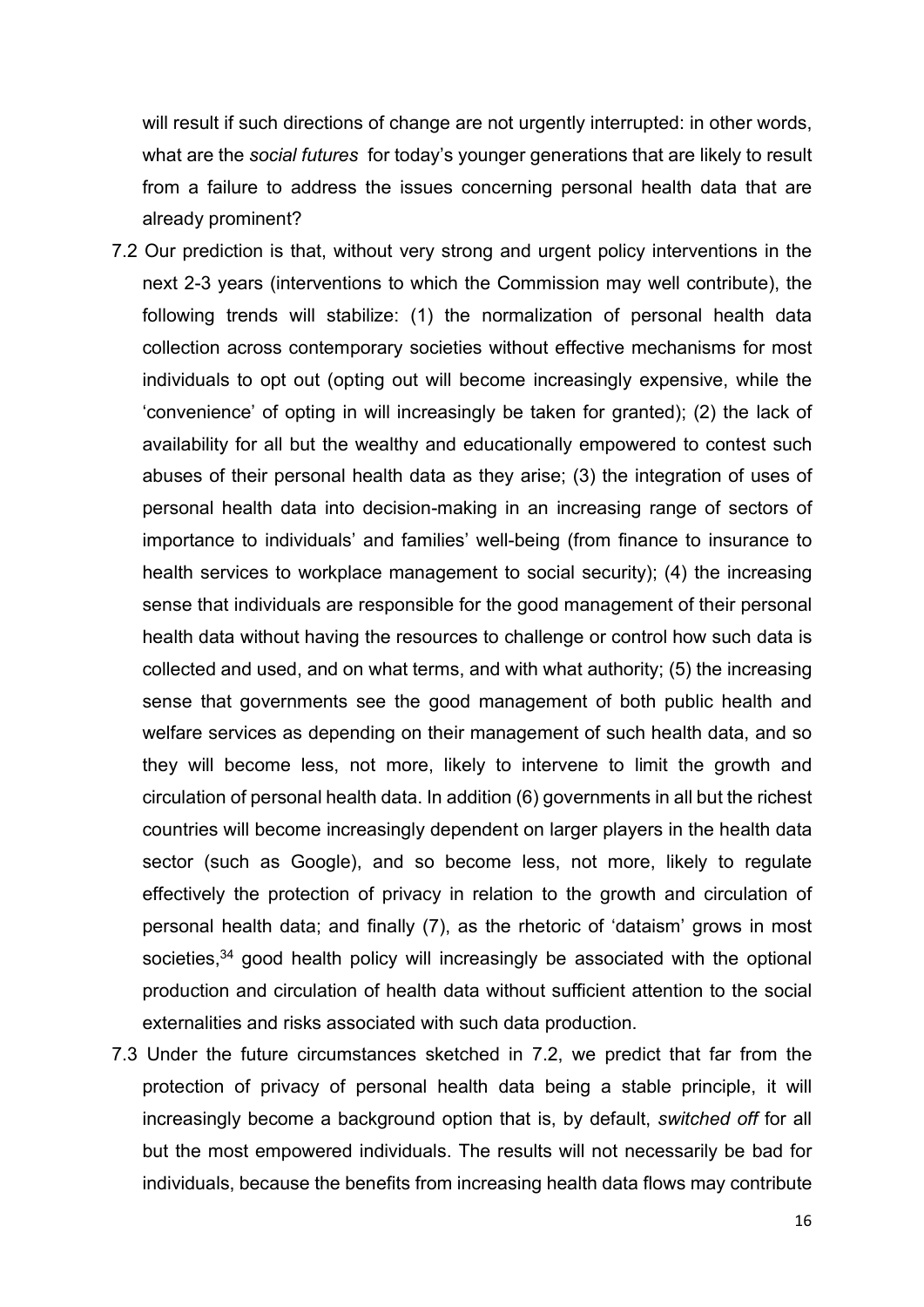to possibilities for more effective treatment. But the likelihood will be that, for populations that are already disadvantaged and vulnerable to harsh treatment, their lack of control over the management and use of their personal health data will become a further strand in what US scholar Mary Madden calls the 'matrix of vulnerabilities' affecting disadvantaged populations in a datafied society.<sup>35</sup>

- 7.4 In so far as vulnerabilities to harms in relation to personal health data affect individuals, they affect particularly badly those groups that are already exposed to health risks and/or data harms (section 1.4 above).
- 7.5 None of the above predictable trends will be averted, in our judgement, unless strong and urgent action is taken now to change the direction of travel in relation to personal health data and to limit more effectively the unrestrained collection and processing of such data.

#### **Conclusion**

- 8. The argument of this submission to the Commission on Governing Health Futures can be summarized as follows:
- 8.1 Large commercial forces are driving the expanded collection, generation and aggregation of health and health-related data for the extraction of economic value. The protection of individual privacy rights in relation to such data is not a primary motive of those commercial forces. There is no reason to trust that markets left to themselves will generate sufficient protections of individual rights in relation to health data. A global debate about legislative and regulatory intervention is needed, and that debate must have recourse to the language of human rights. From that basis, the beginnings of an agenda for legislative and regulatory intervention can be forged and this paper has made some tentative proposals for consideration (section 3).
- 8.2 At this point in history however, global policy debate on big data and artificial intelligence has been overwhelmingly shaped by commercial discourse on AI and big data, which tends to prioritize the maximization of data production and unrestricted data flows.<sup>36</sup> The OECD's AI principles mention human rights in passing, but make no reference to the possibility that data collection and transfer might need to eb restricted in order to protect such rights.<sup>37</sup> The United Nations Development Programme (UNDP) in its pronouncements on AI and big data, including in the area of health, rather than alerting global debate to issues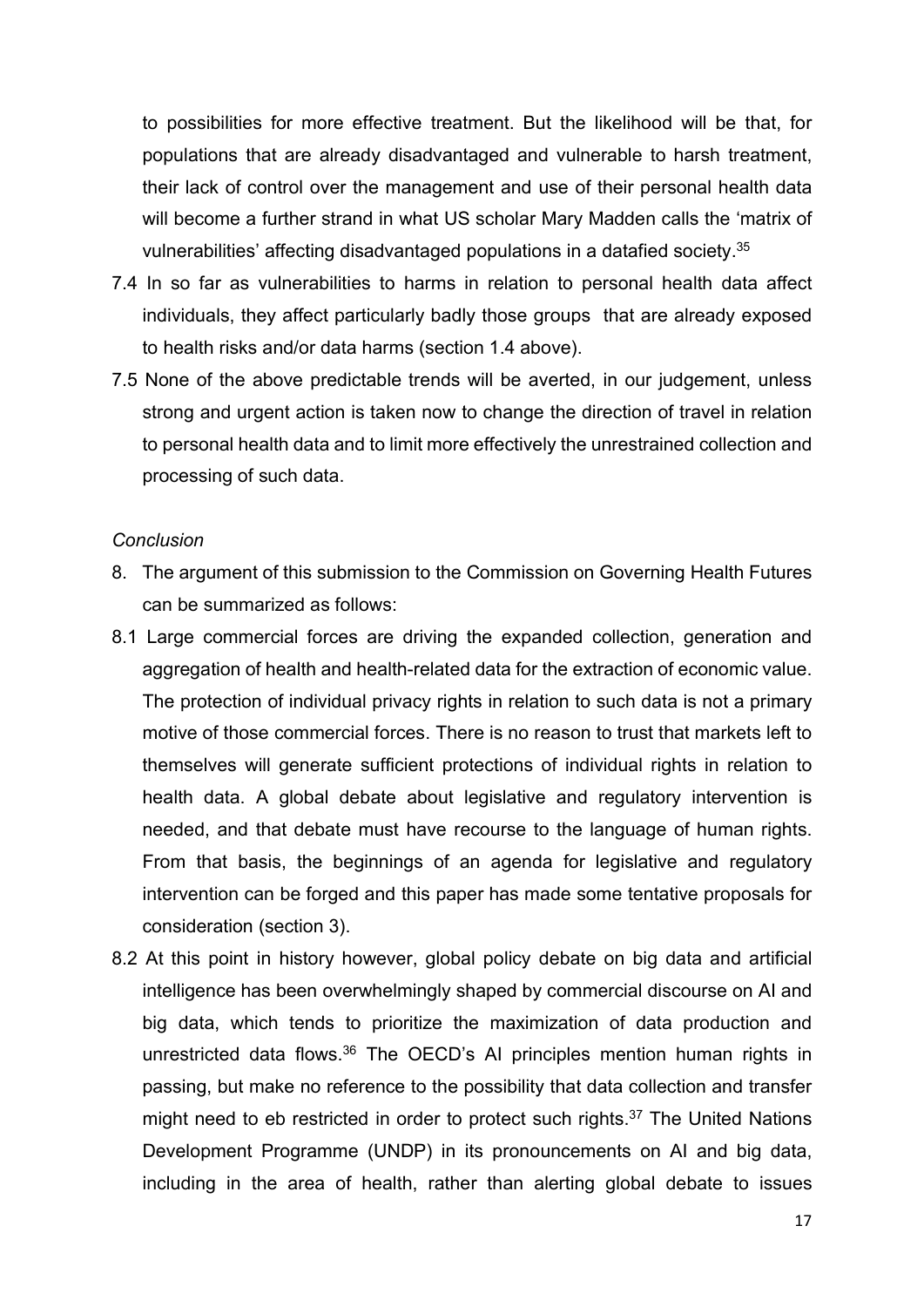concerning privacy, has instead repeated the principle that "Ultimately, AI is not good or bad in and of itself. It's all about how we choose to use it",<sup>38</sup> a statement which ignores completely any issues about the collection and construction of data.<sup>39</sup> Privacy considerations have until now been secondary in such international NGO discourse, relying implicitly on the claim that data are "just there", ready to be used, provided that they are used well. But health data, like all data, is not raw material, but rather the product of a complex industrial and technological infrastructure for the construction of data from the flow of our bodies' lives. Health data are not "just there", and only come into being under particular social conditions, which can be challenged and contested, and indeed must be if processes of datafication are to conform more closely to the principles of protecting human rights.

- 8.3 Public health crises, such as COVID-19, can be problematic times to introduce health data surveillance measures. While there might be a real need to collect and analyse health data through emergency interventions, the perceived need and benefit must be balanced with actual testing of proposed solutions' usefulness, a careful assessment of the impact of the surveillance actions on privacy and other human and civil rights, a commitment to transparency and openness, and timelimit considerations that specify when the collection of data will stop. Unfortunately, times of crisis are not conducive to this kind of careful assessment, which means society must remain particularly vigilant.
- 8.4 Leaving to one side the Covid-19 crisis, contemporary societies face a crossroads: either take seriously the already noted risks of enhanced inequality stemming from failure to address health data harms, or guarantee that inadequate protection of personal health data is normalized as one of the matrix of vulnerabilities associated with long-term inequality in future societies. Taking the first path requires the urgent rethinking of how health data issues are addressed and managed, paying close attention to the social externalities we have identified and their implications for whole societies and not just individuals. Such rethinking needs to emerge from inclusive deliberations, that is, a society-wide discussion that learns from representatives of groups that are likely to be most disadvantaged from the massive growth of health data.
- 8.5 We submit that an important role of the Commission on Governing Health Futures, both in times of crisis and normalcy, is to challenge the conditions under which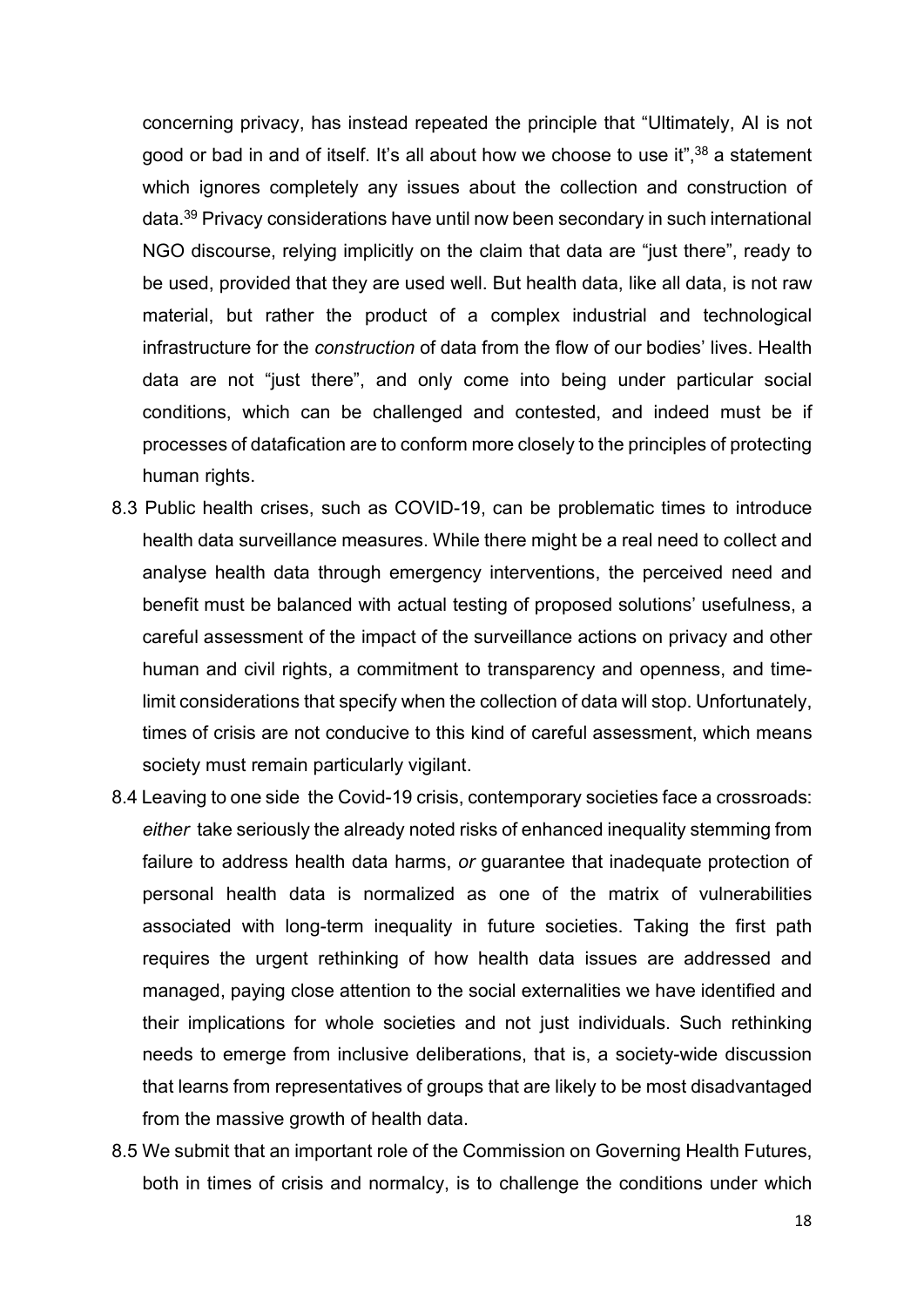health data is produced and circulated, arguing for such processes to be governed in accord with the right of each human being to have control over the flow of information about her life, including that life's most basic dimension: health. To do so, the Commission must encourage the widest possible social conversation about the generation and management of personal and population-wide health data, a conversation that moves beyond narrow definitions of individual data harms and individual data rights, from which those who are already advantaged are most likely to benefit. If, as we have argued, the protection of personal health data is essential to the integrity of each person's life, organizing societies around poor or uneven protection of personal health data means organising societies around the assumption that the integrity of many individuals and groups will be compromised. That is not a responsible direction for any society to take. The challenge therefore for the Governing Health Futures Commission is to encourage that more inclusive conversation about health data to start now.

# NICK COULDRY, PROFESSOR OF MEDIA COMMUNICATIONS AND SOCIAL THEORY, LONDON SCHOOL OF ECONOMICS AND POLITICAL SCIENCE.

# ULISES A. MEJIAS, ASSOCIATE PROFESSOR OF COMMUNICATION STUDIES, STATE UNIVERSITY OF NEW YORK, OSWEGO.

## Revised JULY 2020

<sup>&</sup>lt;sup>1</sup> See the Hippocratic Oath: https://www.pbs.org/wgbh/nova/doctors/oath\_classical.html

<sup>2</sup> https://www.ohchr.org/EN/NewsEvents/Pages/DisplayNews.aspx?NewsID=25158&LangID=E

<sup>&</sup>lt;sup>3</sup> For discussion, see Rouvroy, Antoinette, and Yves Poullet. (2009) "The Right to Informational Selfdetermination and the Value of Self-development." In Reinventing Data Protection?, edited by Serge Gutwirth, Yves Poullet, Paul de Hert, Cécile de Terwangne, and Sjaak Nouwt, 45–76. New York: Springer.

<sup>4</sup> Citing Article 8(1) of the Charter of Fundamental Rights of the European Union and Article 16(1) of the Treaty on the Functioning of the European Union. Article 8(1) states that "everyone has the right to respect for his private and family life, his home and his correspondence", a principle also reflected in The Fourth Amendment to the US Constitution.

<sup>5</sup> GDPR Recital 35.

<sup>6</sup> GDPR Recital 54, compare Article 9(2)(i).

<sup>7</sup> GDPR Recital 53.

 $^8$  Barbara J. Evans "Barbarians at The Gate: Consumer-Driven Health Data Commons and The Transformation of Citizen Science." American Journal of Law & Medicine 42, no. 4 (2016): 651-685. <sup>9</sup> Evans op. cit.

<sup>10</sup> https://undocs.org/A/74/493

<sup>&</sup>lt;sup>11</sup> Virginia Eubanks (2018) Automating Inequality. New York, NY: St. Martin's Press.

<sup>&</sup>lt;sup>12</sup> Shoshana Zuboff (2019) The Age of Surveillance Capitalism, London: Profile Books, 247-251.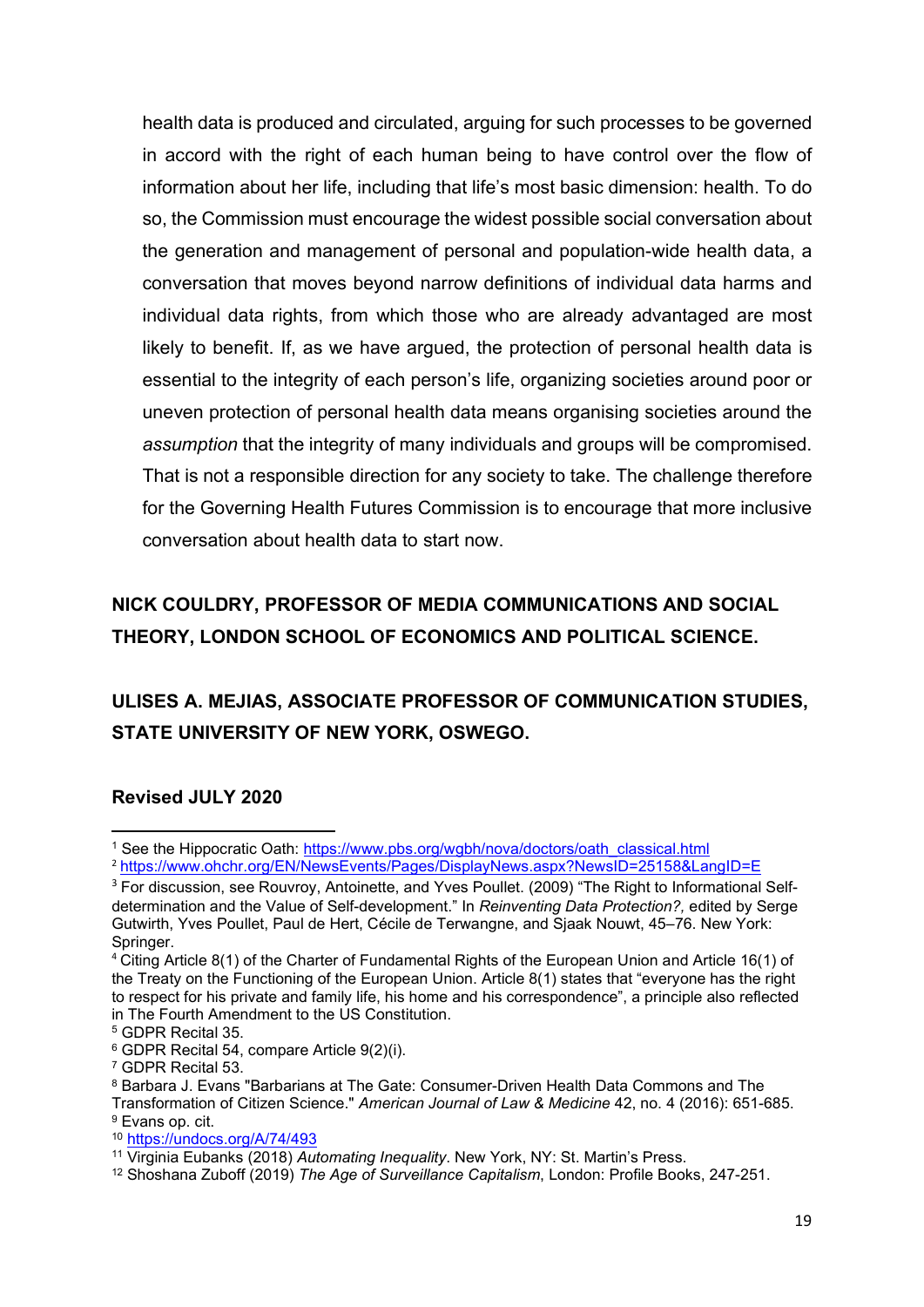<sup>13</sup> Nick Couldry and Ulises A. Meijas (2019) The Costs of Connection. Stanford: Stanford University Press.

<sup>14</sup> Daniel Sulmasy, "Naked Bodies, Naked Genomes: The Special (But Not Exceptional) Nature of Genomic Information." Genetics in Medicine (2014). DOI: 10.1038/gim.2014.11. <sup>15</sup> GDPR Recital 53

<sup>16</sup> Ruth R. Faden, Nancy E. Kass, Steven N. Goodman, Peter Pronovost, Sean Tunis, and Tom L. Beauchamp. "An Ethics Framework for a Learning Health Care System: A Departure from Traditional Research Ethics and Clinical Ethics." Ethical Oversight of Learning Health Care Systems, Hastings Center Report Special Report 43, no. 1 (2013): S16–2, at S23.

 $17$  Evans, op. cit. 5; Bonnie Kaplan, "Selling Health Data: De-Identification, Privacy, and Speech." Cambridge Quarterly of Healthcare Ethics 24, no. 3 (2014): 256–71, at 261; Timothy Caulfiel, Sarah Burningham, Yann Joly, Zubin Master, Mahsa Shabani, Pascal Borry, Allan Becker, et al. "A Review of the Key Issues Associated with the Commercialization of Biobanks." Journal of Law and the Biosciences 1, no. 1 (2014): 94–110, at 108.

<sup>18</sup> GDPR Recital 26.

<sup>19</sup> Latanya Sweeney, "Health Data Flows." Seminar at Federal Trade Commission, Washington, DC, May 7, 2014. https://www.ftc.gov/system/files/documents/public\_events/195411/consumer-healthdata-webcast-slides.pdf

 $20$  Elettra Bietti (2019) "Consent as a Free Pass: Platform Power and the limits of the Informational Turn", https://papers.ssrn.com/sol3/papers.cfm?abstract\_id=3489577

<sup>21</sup> Nathan Heller, "Estonia, the Digital Republic," The New Yorker (December 18 & 25, 2017). <sup>22</sup> European Commission (2020) "A European Strategy for data".

https://ec.europa.eu/info/sites/info/files/communication-european-strategy-data-19feb2020\_en.pdf at 2, 22, 29-30.

 $23$  European Commission (2020) "On Artificial Intelligence: A European approach to excellence and trust", https://ec.europa.eu/info/sites/info/files/commission-white-paper-artificial-intelligencefeb2020\_en.pdf, at p. 8.

<sup>24</sup> Elettra Bietti, Nick Couldry, Gretchen Greene, and Velislava Hillman (2020) Response to the European Commission White Paper on AI, COM 2020-65, April: https://medium.com/berkman-kleincenter/response-to-the-european-commissions-white-paper-on-artificial-intelligence-a525432b6dec . <sup>25</sup> See for example in the USA https://www.federalregister.gov/documents/2020/01/13/2020-00261/request-for-comments-on-a-draft-memorandum-to-the-heads-of-executive-departments-andagencies

 $\frac{26}{26}$  Rob Copeland and Sarah Needleman, (2019) "Google's 'Project Nightingale' Triggers Federal Inquiry', Wall Street Journal, 12 November.

<sup>27</sup> Sarah Needleman and Rob Copeland, (2019) "Google Counts on Fitbit to Make Imprint in Health Market", Wall Street Journal, 6 November.

<sup>28</sup> James Rundle and Angus Loten, (2019) "The Power of Combining 5G with AI", Wall Street Journal, 8 November.

<sup>29</sup> Pew Research (2020) "Most Americans don't think cellphone tracking will help limit COVID-19, are divided on whether it's acceptable".

https://www.pewresearch.org/fact-tank/2020/04/16/most-americans-dont-think-cellphone-tracking-willhelp-limit-covid-19-are-divided-on-whether-its-acceptable

 $30$  Kim, Max S. (April 17, 2020). Seoul's Radical Experiment in Digital Contact Tracing. The New Yorker. https://www.newyorker.com/news/news-desk/seouls-radical-experiment-in-digital-contacttracing

31 Joint Statement on Contact Tracing. April 19, 2020. https://drive.google.com/file/d/1OQg2dxPu-x-RZzETlpV3lFa259Nrpk1J/view

<sup>32</sup> Letter to Ministry of General Affairs by Dutch academics "Re: COVID-19 tracking- and tracingapp and healthapp." Amsterdam, April 13,2020. http://allai.nl/wp-content/uploads/2020/04/Online-version-Letter-to-President-Rutte-Ministers-De-Jonge-Van-Rijn-Grapperhaus-re.-COVID-19-apps.pdf 33 See the product brochure at http://danieltomaba.com/sormas/SORMASFlyerTablet.pdf

<sup>34</sup> Jose van Dijck (2014) (2014) "Datafication, Dataism and Dataveillance: Big Data Between Scientific Paradigm and Ideology." Surveillance & Society 12, no. 2: 197-208; Yuval Harari, (2015) Homo Deus. London: Vintage Books.

<sup>35</sup> Mary Madden, Michelle Gilman, Karen Levy, and Alice Marwick (2017) 'Privacy, Poverty and Big Data: A Matrix of Vulnerabilities for Poor Americans.' Washington University Law Review, 95: 53-125. <sup>36</sup> Nick Couldry and Jun Yu, (2018) 'Deconstructing Datafication's Brave New World', New Media & Society 20(2): 4473-4491.